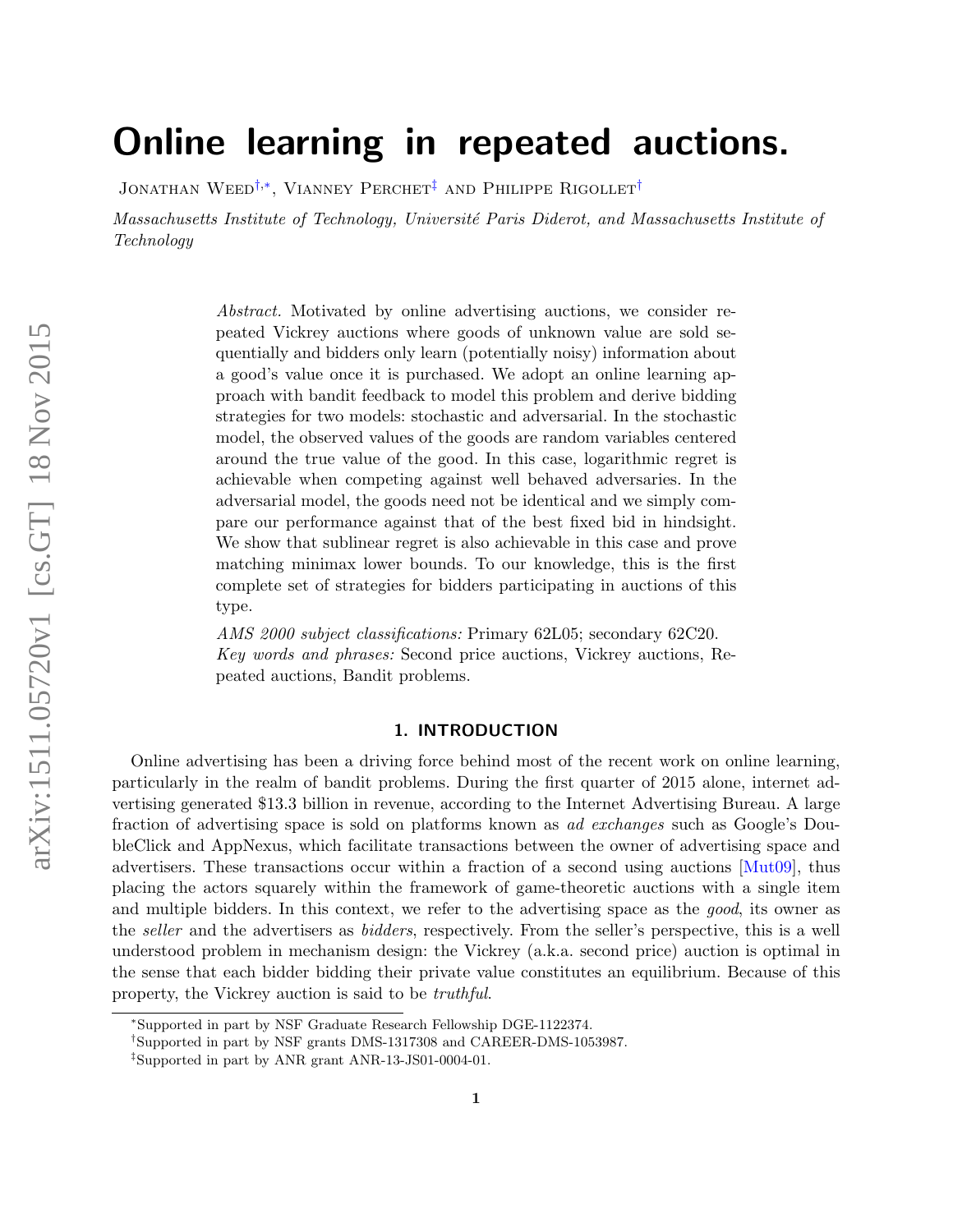The seller may also maximize her revenue while maintaining truthfulness of the auction by optimizing a reserve price below which no transaction occur. For example, when the bidders' values are drawn independently from known distributions, the optimal reserve price may be computed in closed form [\[Mye81,](#page-22-1) [RS81\]](#page-23-0). The independence assumption was questioned already by Myerson [\[Mye81\]](#page-22-1) and it was shown later [\[CM88\]](#page-21-0) that when the assumption is violated, the seller can take advantage of the situation to extract more revenue at the cost of a more complicated auction mechanism. In particular, this mechanism allows bidders to be charged even if they do not win the auction, which is arguably undesirable.

In short, the Vickrey auction is a reasonable compromise between simplicity and optimality, which likely explains its prevalence on ad exchanges. Nevertheless, it suffers from a major limitation: it relies on perfect knowledge of the bidders' value distributions, which are unlikely to be known to the seller in practice [\[Wil87\]](#page-23-1). This limitation has driven a recent line of work on approximately optimal auctions [\[RTCY12,](#page-23-2) [HR09,](#page-22-2) [FHH13\]](#page-22-3) that are robust to misspecification of these distributions. In recent years the ubiquitous collection of data has presented new opportunities, insofar as unknown quantities, such as the bidders' value distributions or relevant functionals, may potentially be learned from past observations. This new paradigm has been investigated in several recent papers: [\[CBGM13,](#page-21-1)[CHN14,](#page-21-2)[FHHK14,](#page-22-4)[OS11,](#page-22-5)[CR14,](#page-21-3)[ACD](#page-21-4)+15,[KN14,](#page-22-6)[DRY15,](#page-22-7)[BMM15,](#page-21-5)[MM14,](#page-22-8)[ARS14\]](#page-21-6). One of the take-home messages of this literature is that a few observations are sufficient to maximize the seller's revenue in the Vickrey auction. This not surprising since all that needs to be learned is the reserve price.

Strikingly, all the aforementioned work adopts the seller's perspective and focuses on designing mechanisms to maximize the seller's revenue. In this work, we take the perspective of a bidder engaged in repeated Vickrey auctions. In the present paper, we identify and analyze several strategies that can be employed by a bidder in order to maximize his reward while simultaneously learning the value of a good sold repeatedly. This paradigm can be expressed as a learning problem with partial feedback, or bandit problem [\[BCB12\]](#page-21-7). We are aware of only one other paper that takes the bidder's perspective [\[McA11\]](#page-22-9) where using bandit strategies for bidding is suggested. Repeated auctions have been studied in the bandit framework, primarily in the context of truthful bandits [\[DK09,](#page-22-10)[BKS10,](#page-21-8)[BSS09\]](#page-21-9). However, this line of literature also takes the seller's point of view and aims at designing an auction mechanism rather than designing an optimal bidding strategy under the constraint of a simple mechanism such as the Vickrey auction.

More generally, the problem we describe falls into the category of partial monitoring games, in which the learner receives only limited feedback about the loss associated with a given action. By analyzing the feedback structure of such games, it is possible to develop essentially optimal algorithms for many games in this class  $[BFP+14]$  $[BFP+14]$ . However, the performance guarantees of these algorithms degrade drastically as the number of actions increases. This renders these results unusable in our context, where the bidder's number of moves at each stage is essentially unbounded.

# 2. SEQUENTIAL VICKREY AUCTIONS

We restrict our attention to bounded values and bids in the interval  $[0, 1]$ .

Let us first recall the mechanism of a Vickrey auction for a single good. Each bidder  $k \in [K+1] :=$  $\{1,\ldots,K+1\}$  submits a written bid  $b[k] \in [0,1]$ . The highest bidder  $k^* \in \text{argmax}_k b[k]$  wins the auction and pays the second highest bid  $m^* = \max_{k \neq k^*} b[k]$ . In case of ties, the winner is chosen uniformly at random among the highest bidders.

Each bidder  $k \in [K+1]$  has a private but unknown individual value  $v[k] \in [0,1]$ , which represents the utility of the good. Note that this value is independent of the auction itself and is only measured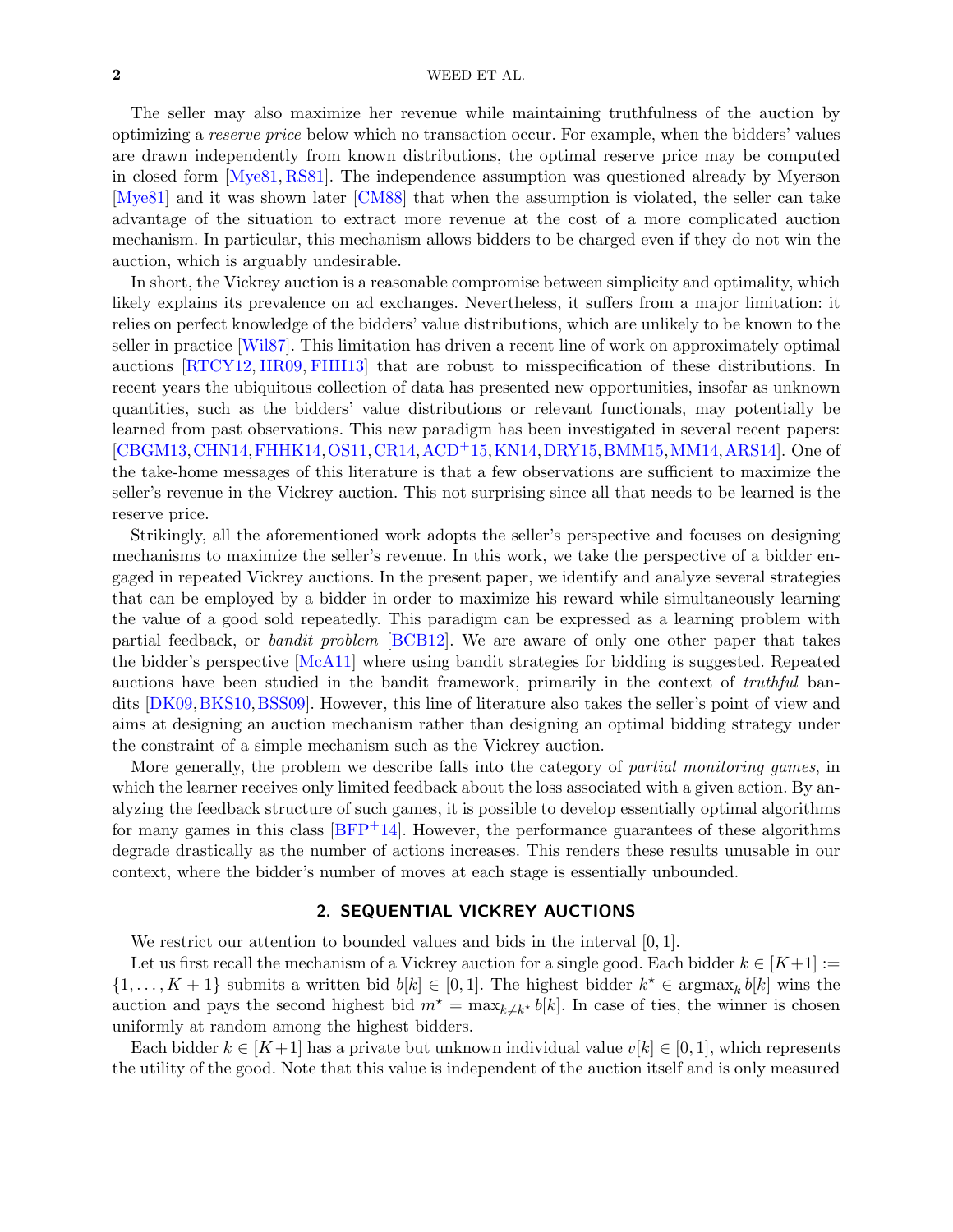by the bidder once the good is delivered to him. For example, in the case of advertising space, this value may be measured by the expected profit generated from this ad or the probability that it generates a click [\[McA11\]](#page-22-9). The reward of the winner is given by his net utility  $v[k^*]-m^*$ , while the reward of a loosing bidder is 0.

Perhaps the most salient feature of the Vickrey auction is that it is optimal for bidder k to be truthful, that is to bid  $b[k] = v[k]$  (assuming that the bidder knows this value). Here optimality is understood in the equilibrium sense: any other bid  $b[k] \neq v[k]$ , even random, could never lead to a strict improvement in expected utility and might lead to a net loss for that bidder. An implicit crucial assumption for the implementability of this bidding strategy is that each bidder must know his own value, a hypothesis that is not necessarily met in online repeated auctions. Nevertheless, a bidder may learn the value  $v[k]$  from past observations. Like bandit problems, this problem exhibits an exploration-exploitation tradeoff: Higher bids increase the number of observations and thus give the bidder a more accurate estimate of the value  $v[k]$  (exploration) while bids closer to the best estimate of the value at time t are more likely to be optimal in the sense described above (exploitation). We will see that auctions when viewed as bandit problems possess an idiosyncratic information feedback structure: information is collected only for higher bids, but these should be avoided due to the phenomenon known as the winner's curse [\[Wil69\]](#page-23-3).

We consider a set of  $T \geq 2$  goods  $t \in [T] := \{1, \ldots, T\}$  that are sold sequentially in a Vickrey auction. Using a slight abuse of terminology, we will also call the auction at which good  $t$  is sold auction  $t$ . We take the point of view of bidder 1, hereafter referred to as the bidder, and denote respectively by  $v_t, b_t, m_t \in [0, 1]$  the unknown private value of the bidder for the  $t^{\text{th}}$  good, his bid and the maximum bid of all other bidders for this good. Without loss of generality<sup>[1](#page-2-0)</sup>, we assume that bids are never equal. At time  $t \geq 2$  $t \geq 2$ , the bidder is aware of the outcomes of past auctions<sup>2</sup>  $\{(b_s, m_s), s \in [t-1]\}\$ as well as a (potentially noisy) measurement of the values of goods  $[t-1]$  at times when the bidder won the auction. Our goal is to construct bidding strategies that mitigate potential losses (overbidding) and opportunity cost (underbidding) for the bidder.

We consider two generating processes for the sequence of values  $\{v_t\}_t$ : stochastic and adversarial. The stochastic setup is the most benign one: consecutive values  $\{v_t\}_t$  are independent and identically distributed (i.i.d.) random variables in the unit interval  $[0, 1]$ . On the other side of the stationarity spectrum is the adversarial setup, where the sequence  $\{v_t\}_t$  may be any sequence in [0, 1]. This framework has become quite standard in the online learning literature [\[CBL06,](#page-21-11) [BCB12\]](#page-21-7) where a game-theoretic setup prevails and arbitrary dependencies between rounds occur.

# 3. THE STOCHASTIC SETUP

Recall that consecutive values  $\{v_t\}_t$  are independent and identically distributed (i.i.d.) random variables in the unit interval [0, 1]. Let  $v = \mathbb{E}[v_t]$  denote the common expected value of these random variables. It is easy to see that the expected net utility of the bidder at time t,  $\mathbb{E}(v_t-m_t) \mathbb{1}\{b_t > m_t\}$ , is maximized at  $b_t \equiv v$ . Therefore, a constant bid equal to v is optimal among all sequences of deterministic bids. This implies that the Vickrey auction is truthful in expectation. Since  $v$  is unknown, the bidder may not be able to achieve the best net utility over  $t$  rounds, so his performance

<span id="page-2-1"></span><span id="page-2-0"></span><sup>&</sup>lt;sup>1</sup>This can been achieved at an arbitrarily small cost by slightly perturbing original bids randomly.

<sup>&</sup>lt;sup>2</sup>The bidder knows  $m_t$  for auctions that he won since it is the paid price, and we assume that the winning bid  $m_t$ at times when he lost is made available publicly after each auction in order to incentivize higher future bids.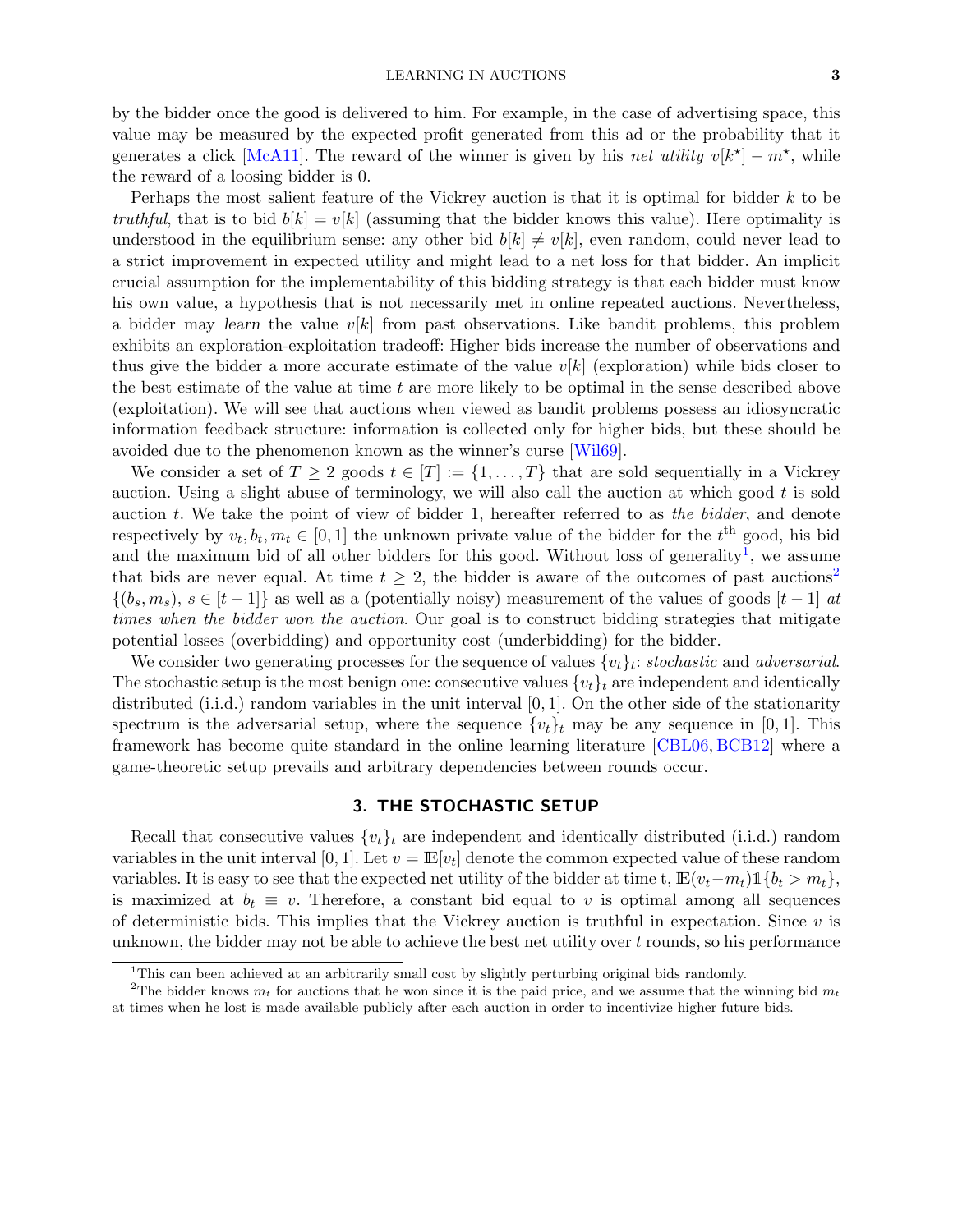is measured by his (cumulative) *pseudo-regret*<sup>[3](#page-3-0)</sup>  $\bar{R}_T$  defined by

<span id="page-3-3"></span>(3.1) 
$$
\bar{R}_T = \max_{b \in [0,1]} \sum_{t=1}^T \mathbb{E}(v_t - m_t) \mathbb{1}\{b > m_t\} - \sum_{t=1}^T \mathbb{E}(v_t - m_t) \mathbb{1}\{b_t > m_t\},
$$

where the expectations are taken with respect to the randomness in  $v_t$  and possibly in  $m_t$  if the other bidders are playing randomly. Regret and pseudo-regret as measures of performance are studied primarily in the bandit literature but rarely in the context of auctions. Interestingly, using regret as a measure of performance allows us to take opportunity cost into account. Indeed, a net utility of zero can be obtained trivially at any round by bidding zero, but if the other bidders tend to bid below the value of the good, the regret will still scale linearly in T.

| Algorithm 1 UCB <sub>ID</sub>                                                                          |
|--------------------------------------------------------------------------------------------------------|
| <b>Input:</b> $b_1 = 1, \omega = 1, \bar{v} = v_1$ ,                                                   |
| for $t = 2, \ldots, T$ do                                                                              |
| Bid $b_t = \min\left(\overline{v} + \sqrt{\frac{3\log t}{2\omega}}, 1\right)$                          |
| Observe $m_t$                                                                                          |
| if $b_t > m_t$ (win auction) then                                                                      |
| Observe $v_t$                                                                                          |
| $\overline{v} \leftarrow (\omega \overline{v} + v_t)/(\omega + 1), \quad \omega \leftarrow \omega + 1$ |
| end if                                                                                                 |
| end for                                                                                                |
|                                                                                                        |

We introduce a bidding strategy called UCBID because it is inspired by the UCB algorithm [\[LR85,](#page-22-11) [ACBF02\]](#page-21-12) but tailored to the auction setup under investigation (See Algorithm [1\)](#page-3-1). For the first auction, it prescribes to place the bid  $b_1 = 1$  and thus win the auction. At auction  $t + 1$ ,  $t \geq 1$ , this strategy prescribes to place the bid  $b_{t+1}$  defined by

$$
b_{t+1} = \min\left(\overline{v}_{\omega_t} + \sqrt{\frac{3\log t}{2\omega_t}}, 1\right),\,
$$

where  $\omega_t$  is the number of auctions won up to stage t and  $\overline{v}_{\omega_t} = \sum_{s=1}^{\omega_t} v_{\tau_s}/\omega_t$  with  $\tau_s$  being the stage of the

<span id="page-3-1"></span> $s<sup>th</sup>$  won auction. Interestingly, the UCBID strategy does not require the knowledge of past bids of other bidders  $\{m_1, \ldots, m_{t-1}\}\$ . This feature is particularly attractive in the setup of ad exchanges, where the process takes place so fast that it may be useful for the platform to not communicate the cost of an auction to bidders until the end of the day, for example. While the implementation of the UCBID strategy does not require the knowledge of  $\{m_t\}_t$ , its performance is affected by other bids that are larger but close to the optimal bid  $v$ . This is not surprising as such bids force the bidder to overpay in order to collect information about the unknown v. However, sub-linear regret bidder to overpay in order to collect information about the unknown v. However, sub-linear regret<br>of order  $\sqrt{T}$  is achievable regardless of the sequence  $\{m_t\}_t$ . We prove two results that show that this strategy automatically *adapts* to more favorable sequences  $\{m_t\}_t$ .

#### 3.1 Pseudo-regret bounds

<span id="page-3-2"></span>THEOREM 1. Consider the stochastic setup where the values  $v_1, \ldots, v_T \in [0, 1]$  are independent such that  $\mathbb{E}[v_i] = v$ . For any sequence  $m_1, \ldots, m_T \in [0,1]$  such that  $m_t$  is independent of  $v_t$ , the UCBID strategy yields pseudo-regret bounded as follows:

$$
\bar{R}_T \leq 3 + \frac{12 \log T}{\Delta} \wedge 2\sqrt{6T \log T},
$$

where  $x \wedge y = \min(x, y)$  and  $\Delta \in [0, 1]$  is the largest number such that no bid  $m_t$  is the interval  $(v, v + \Delta).$ 

<span id="page-3-0"></span><sup>&</sup>lt;sup>3</sup>The benchmark in the (true) regret is the *random bid* that maximizes  $b \mapsto \sum_{t=1}^{T} (v_t - m_t) \mathbb{1}{b > m_t}$ . This quantity is more difficulty to control and yields worse bounds, as detailed in Section [4.](#page-10-0)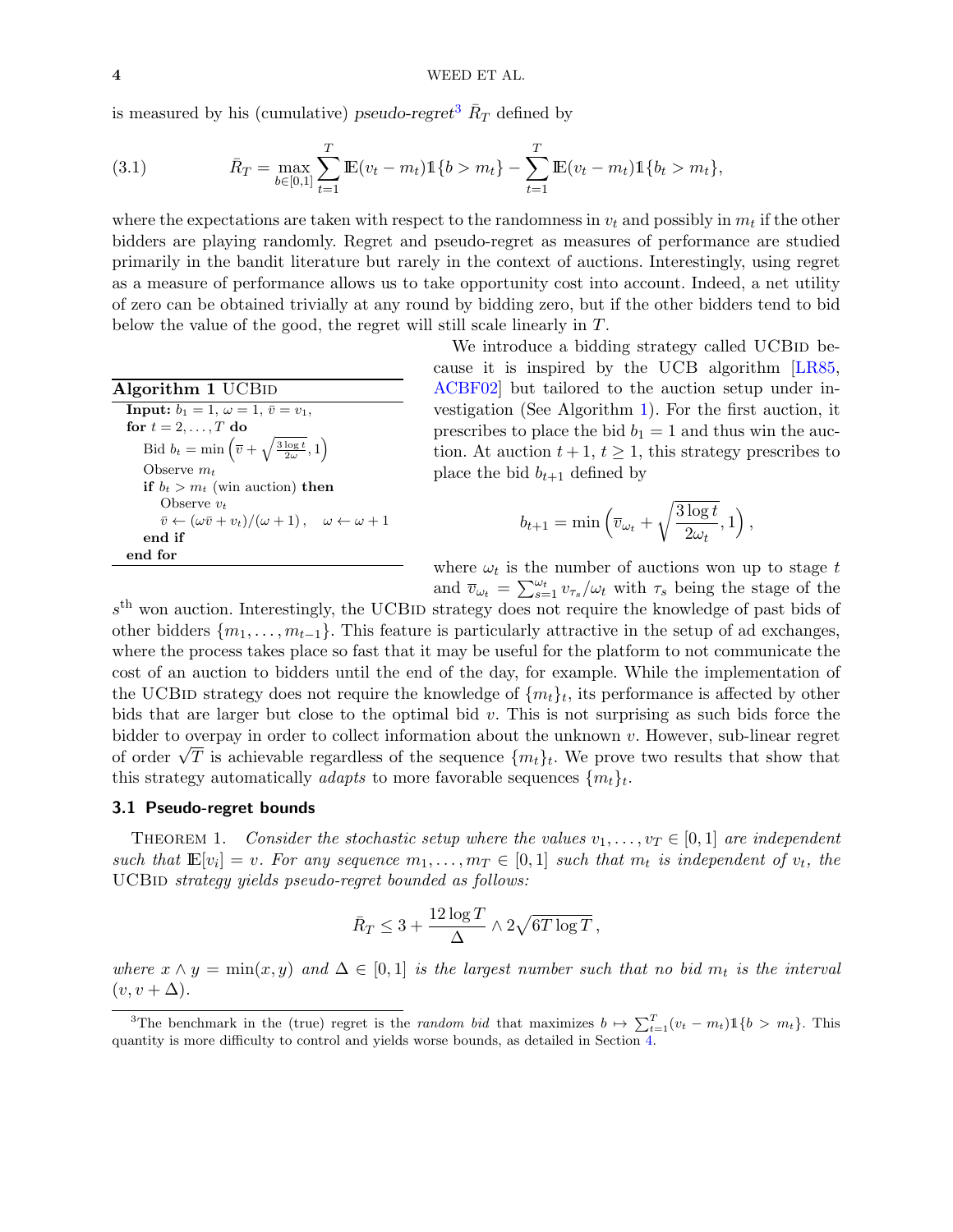PROOF. Since  $v_t$  is independent of  $(m_t, b_t)$  and  $\mathbb{E}[v_t] = v$ , we have

$$
\bar{R}_T = \max_{b \in [0,1]} \mathbb{E} \sum_{t=1}^T (v - m_t) \mathbb{1}\{b > m_t\} - \mathbb{E} \sum_{t=1}^T (v - m_t) \mathbb{1}\{b_t > m_t\}
$$

$$
= \mathbb{E} \sum_{t=1}^T (v - m_t) \mathbb{1}\{v > m_t\} - \mathbb{E} \sum_{t=1}^T (v - m_t) \mathbb{1}\{b_t > m_t\}
$$

where in the second equality we used the fact that the supremum is attained at  $b = v$  because  $(v - m_t) \mathbb{1}{b > m_t} \le (v - m_t)_+ = (v - m_t) \mathbb{1}{v > m_t}$ , where  $x_+ = \max(x, 0)$ .

Next, decomposing the regret on the the events  ${b_t > m_t}$  and  ${b_t < m_t}$ , on which the bidder won and lost auction  $t$  respectively, we get

$$
(v - m_t) \mathbb{1}\{v > m_t\} \le (v - m_t) \mathbb{1}\{v > m_t > b_t\} + (v - m_t)_+ \mathbb{1}\{b_t > m_t\}.
$$

This yields

$$
\bar{R}_T \leq \mathbb{E} \sum_{t=1}^T (v - m_t)_+ \mathbb{1} \{b_t < v\} + \mathbb{E} \sum_{t=1}^T (m_t - v)_+ \mathbb{1} \{v < m_t < b_t\}
$$
\n
$$
\leq \sum_{t=1}^T \mathbb{P} \{b_t < v\} + \mathbb{E} \sum_{t=1}^T (m_t - v) \mathbb{1} \{v < m_t < b_t\}.
$$

To control the first sum, using a union bound and Hoeffding's inequality, we get

<span id="page-4-0"></span>
$$
\mathbb{P}\{b_t < v\} \le \sum_{s=1}^t \mathbb{P}\{\bar{v}_s - v < -\sqrt{\frac{3\log t}{2s}}\} \le t^{-2}.
$$

so that

(3.2) 
$$
\bar{R}_T \leq \frac{\pi^2}{6} + \mathbb{E} \sum_{t=1}^T (m_t - v) \mathbb{1} \{ v < m_t < b_t \} \, .
$$

Denote by  $\omega_t$  the value of  $\omega$  during the tth round. To control the second sum in [\(3.2\)](#page-4-0), observe that, since  $b_t > m_t$  implies that the bidder won auction t, we have  $\omega_{t+1} = \omega_t + 1$ . Denote by  $W = \{t \in [T] : b_t > m_t\}$  the set of auctions that the bidder has won. If  $m_t \ge v + \Delta$ , we have

$$
S := \mathbb{E} \sum_{t=1}^{T} (m_t - v) \mathbb{1} \{v < m_t < b_t\}
$$
\n
$$
\leq \mathbb{E} \sum_{t \in \mathcal{W}} (m_t - v) \mathbb{1} \{ \Delta < m_t - v < \bar{v}_{\omega_t} - v + \sqrt{\frac{3 \log t}{2 \omega_t}} \}
$$
\n
$$
\leq \sum_{t=1}^{T} \int_0^\infty \mathbb{P} \{ \bar{v}_t + \sqrt{\frac{3(\log T)}{2t}} - v > u + \Delta \} du \, .
$$

Using Hoeffding's inequality, we get

$$
\mathbb{P}\{\bar{v}_t - v > \sqrt{\frac{3\log T}{2t}} + u\} \le T^{-3}e^{-u^2/2}.
$$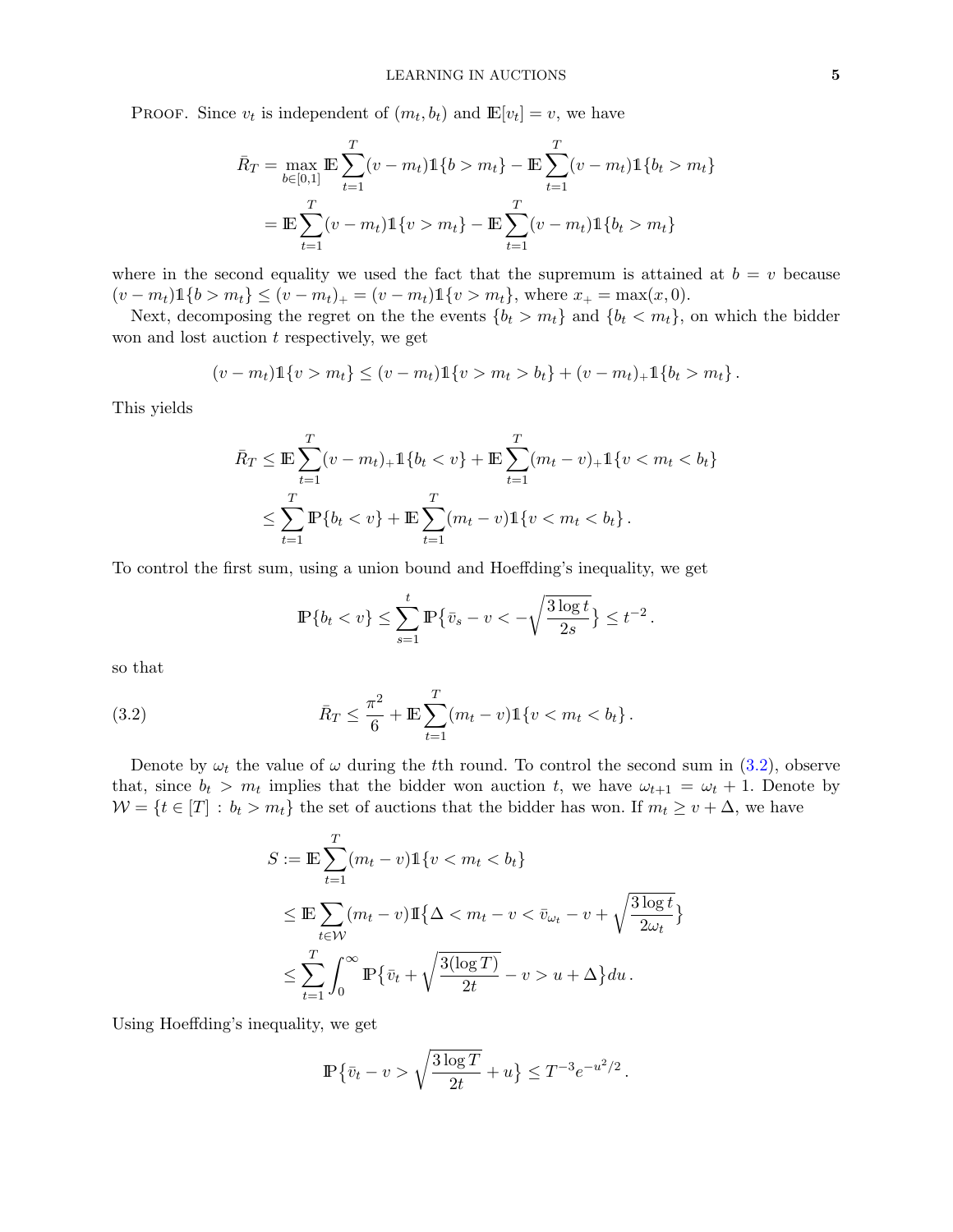It yields, on the one hand, that for any  $t \in [T]$ ,

$$
\int_0^\infty \mathbb{P}\left\{\bar{v}_t + \sqrt{\frac{3\log T}{2t}} - v > u + \Delta\right\} du \le \sqrt{\frac{6\log T}{t}} + \int_0^\infty \mathbb{P}\left\{\bar{v}_t - v > \sqrt{\frac{3\log T}{2t}} + u\right\} du
$$
\n
$$
\le \sqrt{\frac{6\log T}{t}} + T^{-3}\sqrt{\frac{\pi}{2}}
$$

On the other hand, if  $t > t_{\Delta} := 6(\log T)/\Delta^2$ , we have

$$
\int_0^\infty \mathbb{P}\left\{\bar{v}_t + \sqrt{\frac{3\log T}{2t}} - v > u + \Delta\right\} du \le \int_0^\infty \mathbb{P}\left\{\bar{v}_t - v > \sqrt{\frac{3\log T}{2t}} + u\right\} du \le T^{-3} \sqrt{\frac{\pi}{2}}.
$$

It yields

$$
S \le \sum_{t=1}^{t_{\Delta} \wedge T} \sqrt{\frac{6 \log T}{t}} + \sqrt{\frac{\pi}{2}} \le \frac{12 \log T}{\Delta} \wedge 2\sqrt{6T \log T} + \sqrt{\frac{\pi}{2}}.
$$

Theorem [1](#page-3-2) shows an interesting phenomenon: While UCB type strategies are usually very sensitive to the assumption that the rewards are stochastic, this strategy is actually robust to *any* sequence  $\{m_t\}_t$  that may be generated by other bidders, including malicious ones, as long as  $m_t$ is independent of the stochastic value  $v_t$  for all t. Indeed, in this hybrid setup, where the  $v_t$ 's are random but the  $m_t$ 's may not be, the UCBID strategy exhibits a sublinear regret that can even be logarithmic in the favorable case where no bid  $m_t$  is the interval  $(v, v + \Delta)$  for some  $\Delta > 0$ . It turns out that this condition can be softened and can be well captured by a simple margin condition under the assumption that the  $m_t$ 's are also stochastic.

#### 3.2 Margin condition

Assume in the rest of this section that  $m_1, \ldots, m_T \stackrel{\text{iid}}{\sim} \mu$  for some unknown probability measure  $\mu$ . Borrowing terminology from binary classification [\[MT99,](#page-22-12) [Tsy06\]](#page-23-4), we define the *margin condition* as follows.

DEFINITION 1. A probability measure  $\mu$  on [0,1] satisfies the margin condition with parameter  $\alpha > 0$  around  $v \in (0,1)$  if there exists a constant  $C_{\mu} > 0$  such that

$$
\mu\{(v, v+u]\} \le C_{\mu}u^{\alpha} \quad \forall u > 0.
$$

The parameter  $\alpha$  is an indication of the difficulty of the problem—the larger the  $\alpha$ , the easier the problem. Under the margin condition, we can interpolate between between the two bounds for the regret— $O(\log T)$  and  $O(\sqrt{T \log T})$ —that arise in Theorem [1.](#page-3-2)

<span id="page-5-0"></span>THEOREM 2. Fix  $T \geq 2$  and consider the stochastic setup where the values  $v_1, \ldots, v_T \in [0, 1]$ are independent such that  $\mathbb{E}[v_i] = v$ . For any random sequence  $m_1, \ldots, m_T \stackrel{\text{iid}}{\sim} \mu$ , where  $\mu$  on  $[0,1]$ satisfies the margin condition with parameter  $\alpha > 0$  around  $v \in (0,1)$ , the UCBID strategy yields pseudo-regret bounded as follows:

$$
\bar{R}_T \leq \begin{cases}\n c_1 T^{\frac{1-\alpha}{2}} \log^{\frac{1+\alpha}{2}}(T) & \text{if } \alpha < 1 \\
 c_2 \log^2(T) & \text{if } \alpha = 1 \\
 c_3 \log(T) & \text{if } \alpha > 1\n\end{cases}
$$

where  $c_1, c_2$  and  $c_3$  are positive constants that depend on  $\alpha, \upsilon$  and  $C_{\mu}$ .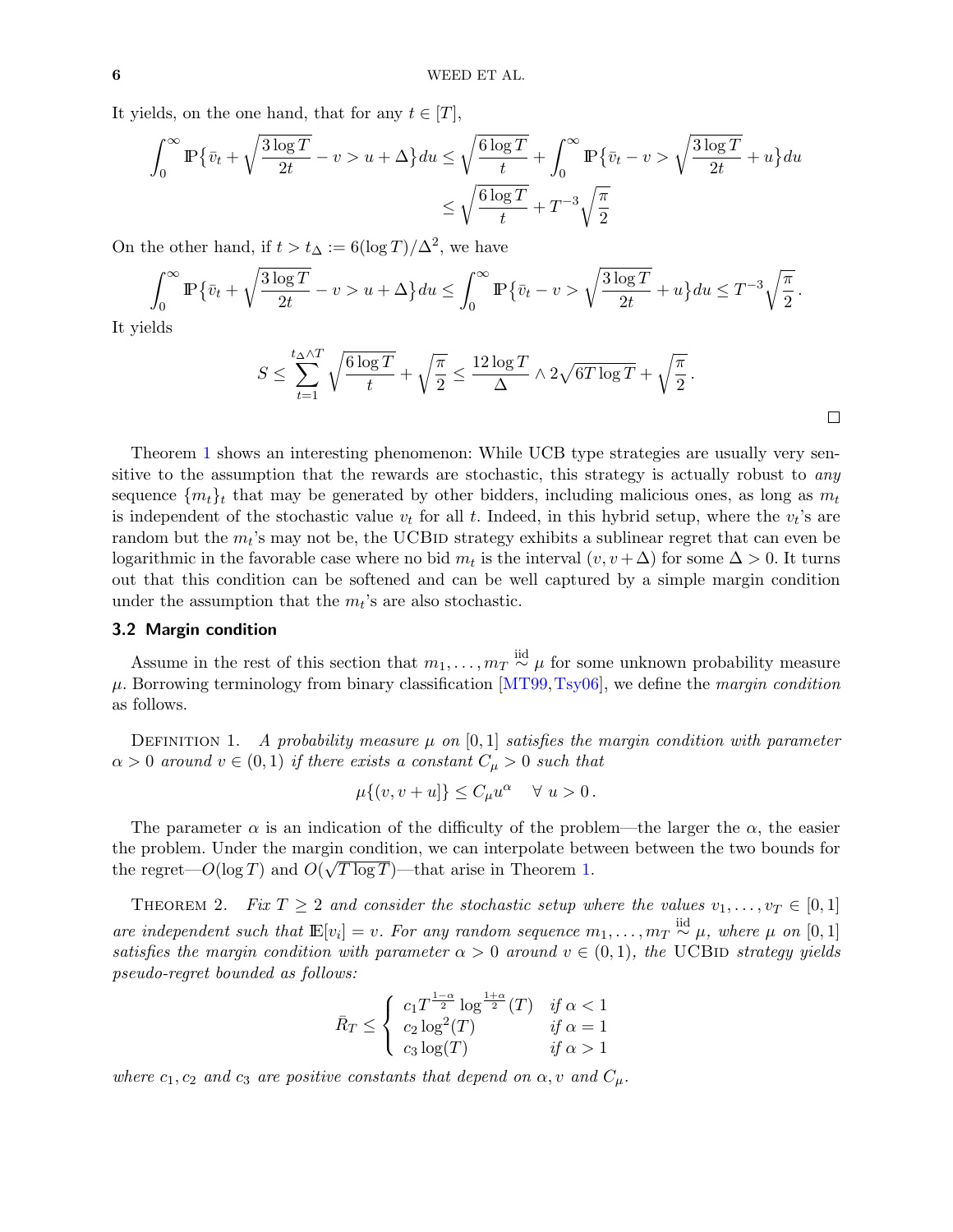PROOF. We will prove the following bound:

$$
\bar{R}_T \le \begin{cases}\nC_\mu \left(\frac{12}{1-\alpha} T^{\frac{1-\alpha}{2}} \log^{\frac{1+\alpha}{2}} T + 1\right) & \text{if } \alpha < 1 \\
6C_\mu \left(\log(T) + 1\right)^2 & \text{if } \alpha = 1\n\end{cases}
$$

$$
\begin{pmatrix} 6\log(T)\left(1+2\frac{C_{\mu}}{\alpha\wedge2-1}\right)+\frac{4C_{\mu}}{\alpha\wedge2-1}+1 & \text{if } \alpha>1 \end{pmatrix}
$$

Recall from the proof of Theorem [1](#page-3-2) that

$$
S := \mathbb{E} \sum_{t=1}^{T} (m_t - v) \mathbb{1} \{v < m_t < b_t\}
$$
\n
$$
\leq \mathbb{E} \sum_{t \in \mathcal{W}} (m_t - v) \mathbb{1} \{0 < m_t - v < \bar{v}_{w_t} - v + \sqrt{\frac{3 \log t}{2w_t}}\}
$$
\n
$$
\leq \mathbb{E} \sum_{t \in \mathcal{W}} \left(\bar{v}_{w_t} - v + \sqrt{\frac{3 \log T}{2w_t}}\right) \mathbb{1} \{0 < m_t - v < \bar{v}_{w_t} - v + \sqrt{\frac{3 \log T}{2w_t}}\} \wedge 1
$$
\n
$$
\leq \mathbb{E} \sum_{t=1}^{T} \left(\bar{v}_t - v + \sqrt{\frac{3 \log T}{2t}}\right) \mathbb{1} \{0 < m_t - v < \bar{v}_t - v + \sqrt{\frac{3 \log T}{2t}}\} \wedge 1,
$$

where we used the fact that bids always belong to [0, 1]. Using the margin condition, we get that for  $\alpha \geq 0$ 

$$
S \leq C_{\mu} \mathbb{E} \sum_{t=1}^{T} \left( \bar{v}_t - v + \sqrt{\frac{3 \log T}{2t}} \right)_{+}^{1+\alpha} \wedge 1.
$$

Hoeffding's inequality yields that  $\mathbb{P}\{\bar{v}_t - v \geq \varepsilon\} \leq e^{-2t\varepsilon^2}$ , thus we get that

$$
\begin{split} \mathbb{E}\Big(\bar{v}_t-v+\sqrt{\frac{3\log T}{2t}}\Big)^{1+\alpha}&\leq (1+\alpha)\int_{-\sqrt{\frac{3\log T}{2t}} }^{\infty}\Big(\varepsilon+\sqrt{\frac{3\log T}{2t}}\Big)^{\alpha}e^{-2t\varepsilon^2}d\varepsilon\\ &\leq \frac{1+\alpha}{t^{\frac{1+\alpha}{2}}}\int_{-\sqrt{\frac{3\log T}{2}} }^{\infty}\Big(s+\sqrt{\frac{3\log T}{2}}\Big)^{\alpha}e^{-2s^2}ds\\ &\leq \Big(\frac{6\log T}{t}\Big)^{\frac{1+\alpha}{2}}+\frac{1+\alpha}{2t^{\frac{1+\alpha}{2}}}\int_{\sqrt{6\log T}}^{\infty}u^{\alpha}e^{-u^2/2}du\,. \end{split}
$$

As a consequence, if  $\alpha \leq 1$ , we obtain

$$
S \leq C_{\mu} \sum_{t=1}^{T} \left(\frac{6 \log T}{t}\right)^{\frac{1+\alpha}{2}} + \frac{C_{\mu}}{T^2}.
$$

and for  $\alpha < 1$ , this yields that

$$
S \le C_{\mu} \left( \frac{12}{1-\alpha} T^{\frac{1-\alpha}{2}} \log^{\frac{1+\alpha}{2}} T + 1 \right),\,
$$

while, for  $\alpha = 1$ , we get

$$
S \leq 6C_{\mu} \Big( \log(T) + 1 \Big)^2.
$$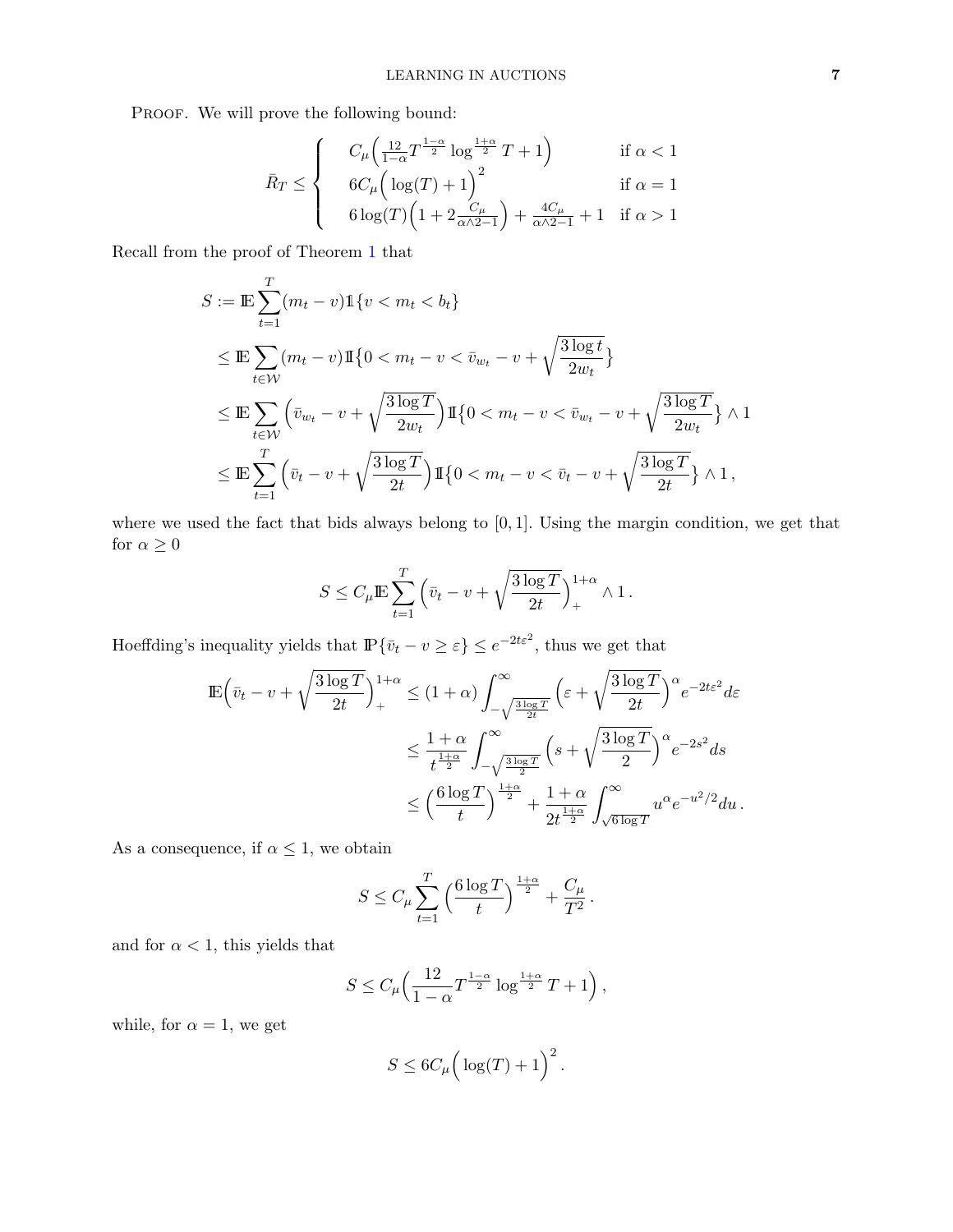When  $\alpha \leq 2$ , it holds that

$$
\int_{\sqrt{6\log T}}^{\infty}u^{\alpha}e^{-u^{2}/2}du\leq \int_{\sqrt{6\log T}}^{\infty}u^{2}e^{-u^{2}/2}du\leq 2
$$

hence

$$
S \le 6 \log T + 1 + C_{\mu} \left( \sum_{t=\lceil 6 \log T \rceil + 1}^{T} \left( \frac{6 \log T}{t} \right)^{\frac{1+\alpha}{2}} + \frac{1+\alpha}{t^{\frac{1+\alpha}{2}}} \right)
$$
  

$$
\le 6 \log(T) \left( 1 + 2 \frac{C_{\mu}}{\alpha - 1} \right) + \frac{4C_{\mu}}{\alpha - 1} + 1.
$$

For bigger values of  $\alpha$ , we shall use the fact that if the margin condition is satisfied for  $\alpha \geq 2$ , then it is also satisfied for the value  $\alpha = 2$ . As a consequence, plugging the value  $\alpha = 2$  in the above equation, we obtain that

$$
S \le 6 \log(T) \Big( 1 + 2C_{\mu} \Big) + 4C_{\mu} + 1.
$$

As we can see from Theorem [2,](#page-5-0) the margin parameter  $\alpha$  allows us to interpolate between  $O(\log T)$ and  $O(\sqrt{T})$  regret bounds. Since UCBID does not require the knowledge of  $\alpha$ , we say that it is adaptive to the margin parameter  $\alpha$ .

In fact, the above result holds, with the exact same proof, under a weaker assumption. Denote by  $\mu_t$  the law of  $m_t$  conditional on the past history  $\{b_s, v_s, m_s\}_{s\leq t-1}$ . Then the conclusions of Theorem [6](#page-15-0) remain true if all  $\mu_t$  satisfy the margin condition with respect to the same parameters  $\alpha$  and  $C_{\mu}$ .

#### 3.3 Lower bound

We now show that the family of rates—indexed by  $\alpha$ —is optimal up to logarithmic terms. As we shall see the upper bound is tight already in the case where the bid  $\{m_t\}_t$  are i.i.d., independent of  $\{v_t\}$ .

We first consider the case where  $\alpha \in (0,1)$ . For any  $\alpha$  in this interval, let  $\mu_{\alpha}$  denote the distribution on [0, 1] with density  $g_{\alpha}$  with respect to the Lebesgue measure, where  $g_{\alpha}$  is defined by

$$
g_{\alpha}(x) = C_{\alpha}\left[\left(x-\frac{1}{2}\right)^{\alpha-1}\mathbb{I}\left\{x \in (1/2, 1/2+2\varepsilon]\right\} + \left(x-\frac{1}{2}-2\varepsilon\right)^{\alpha-1}\mathbb{I}\left\{x \in (1/2+2\varepsilon, 1]\right\}\right],
$$

where  $C_{\alpha}$  is an appropriate normalizing constant. (In what follows,  $C_{\alpha} > 0$  is a constant that may change from line to line but depends on  $\alpha$  only.) See Figure [1](#page-8-0) for a representation of this density. Observe that  $\mu_{\alpha}$  satisfies the margin condition with parameter  $\alpha > 0$  around v.

For  $\alpha \geq 1$ , define the distribution  $\mu_{\alpha}$  to be the point mass at  $1/2 + \varepsilon$ . This distribution also satisfies the margin condition with parameter  $\alpha$ .

Let  $\nu$  denote the joint distribution of  $(v_t, m_t)$  and denote by  $\bar{R}_T(\nu)$  the pseudo-regret associated to a strategy when the expectation in  $(3.1)$  is taken with respect to  $\nu$ .

THEOREM 3. Fix  $\alpha > 0$ . Let  $\nu = \text{Bern}(1/2) \otimes \mu_\alpha$  and  $\nu' = \text{Bern}(1/2 + 2\varepsilon) \otimes \mu_\alpha$ , where  $\varepsilon = \frac{1}{2}$  $\frac{1}{2}T^{-1/2}$ . Then, for any strategy, it holds

$$
\bar{R}_T(\nu) \vee \bar{R}_T(\nu') \ge \begin{cases} C_{\alpha} T^{\frac{1-\alpha}{2}} & \text{if } \alpha < 1\\ C_{\alpha} \log T & \text{if } \alpha \ge 1 \end{cases}
$$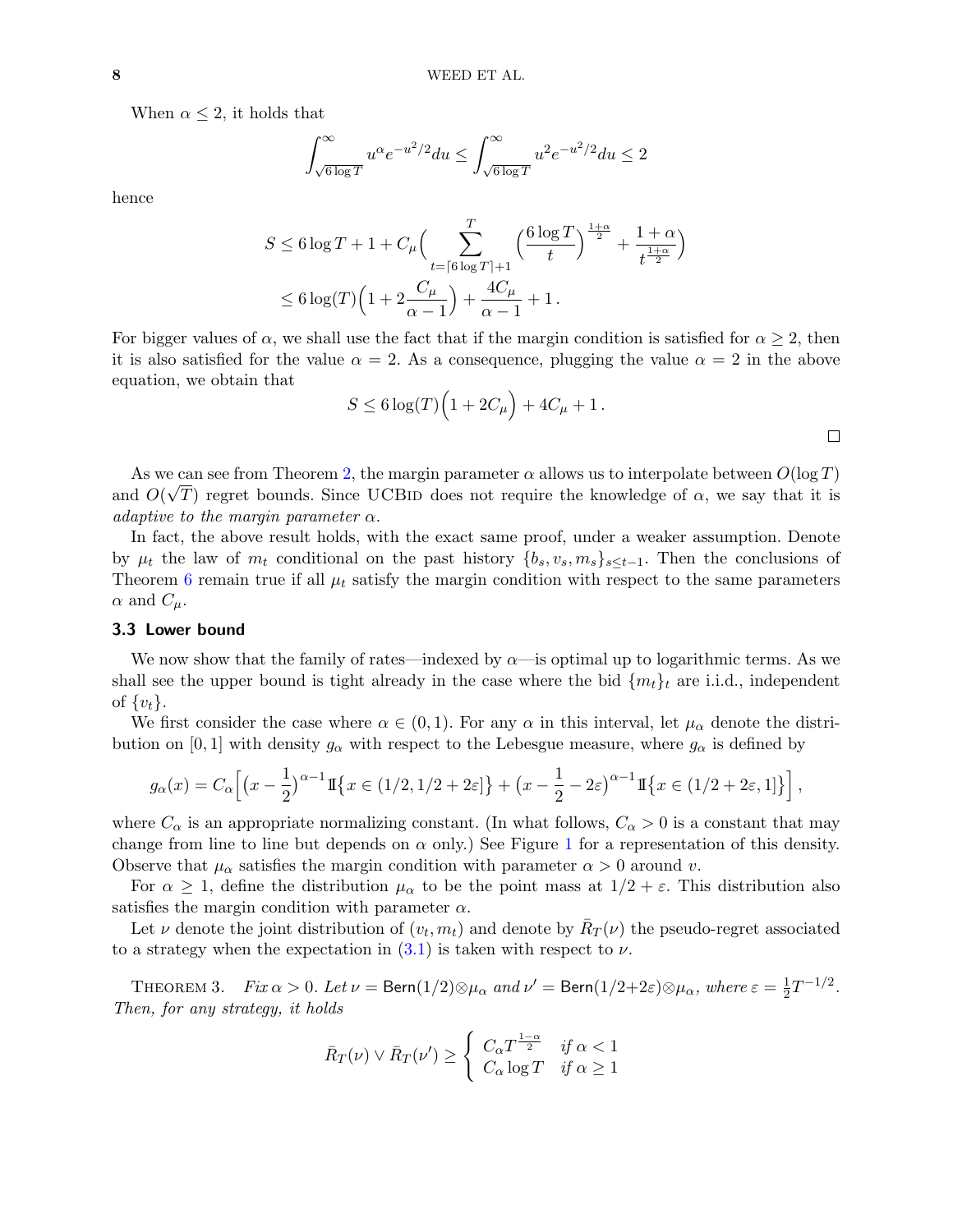

<span id="page-8-0"></span>FIGURE 1. Representation of the density  $g_{.95}$  of bids  $m_t$ .

PROOF. We first consider the case where  $\alpha < 1$ . Recall from [\(3.1\)](#page-3-3) that the pseudo-regret is given by  $\bar{R}_T = \mathbb{E} \sum_{t=1}^T r_t$  where  $r_t$  denotes the *instantaneous regret*, defined by

$$
r_t(\nu) = \mathbb{E}_{\nu}(v - m_t) \mathbb{1}\{v > m_t\} - \mathbb{E}_{\nu}(v - m_t) \mathbb{1}\{b_t > m_t\}.
$$

Note first that under  $\nu$  or  $\nu'$  we can restrict our attention to strategies that bid  $b_t \geq 1/2$ . Observe first that since  $v = 1/2$  under  $\nu$ , the definition of the pseudo-regret  $(3.1)$  simplifies to

(3.3) 
$$
\bar{R}_T(\nu) = \sum_{t=1}^T \mathbb{E}_{\nu}(m_t - \nu) \mathbb{I}\{b_t > m_t\} = \mathbb{E}_{\nu} \sum_{t=1}^T \int_{1/2}^{b_t} (x - 1/2) g_{\alpha}(x) dx
$$

Moreover,

<span id="page-8-1"></span>
$$
\int_{1/2}^{b_t} (x - 1/2) g_\alpha(x) dx \ge C_\alpha \left[ \overline{b}_t^{\alpha+1} \mathbb{I} \{ \overline{b}_t \le 2\varepsilon \} + \left( (2\varepsilon)^{\alpha+1} + (\overline{b}_t - 2\varepsilon)^{\alpha+1} \right) \mathbb{I} \{ \overline{b}_t > 2\varepsilon \} \right]
$$

where  $\bar{b}_t = b_t - 1/2 \geq 0$ . Therefore

$$
\bar{R}_T(\nu) \geq C_{\alpha} \mathbb{E}_{\nu} S_{\alpha+1},
$$

where

$$
S_{\alpha} = \sum_{t=1}^{T} \bar{b}_{t}^{\alpha} \mathbb{I}\{\bar{b}_{t} \leq 2\varepsilon\} + ((2\varepsilon)^{\alpha} + (\bar{b}_{t} - 2\varepsilon)^{\alpha})\mathbb{I}\{\bar{b}_{t} > 2\varepsilon\}.
$$

We will use the fact that  $\mathbb{E}_{\nu} S_{\alpha+1} \geq (2\varepsilon)^{\alpha+1} \mathsf{S}(\varepsilon)$  and  $\mathbb{E}_{\nu} S_{\alpha} \leq (2\varepsilon)^{\alpha} T + \mathsf{S}(\varepsilon)$ , where

$$
\mathsf{S}(\varepsilon) = \sum_{t=1}^{T} \mathbb{P}_{\nu} \{ \bar{b}_t > 2\varepsilon \}.
$$

Next, for any strategy, define the associated test  $\psi_t \in \{\nu, \nu'\}$  by  $\psi = \nu$  if  $\bar{b}_t \leq \varepsilon$  and  $\psi = \nu'$  if  $\bar{b}_t > \varepsilon$ . One the one hand, under  $\nu$ , the instantaneous regret  $r_t$  satisfies

$$
r_t(\nu) \geq \mathbb{E}_{\nu}(m_t - 1/2) \mathbb{I} \{1/2 + \varepsilon > m_t\} \mathbb{I} \{b_t > 1/2 + \varepsilon\} \geq C_{\alpha} \varepsilon^{\alpha + 1} \mathbb{P}_{\nu}(\psi_t = \nu').
$$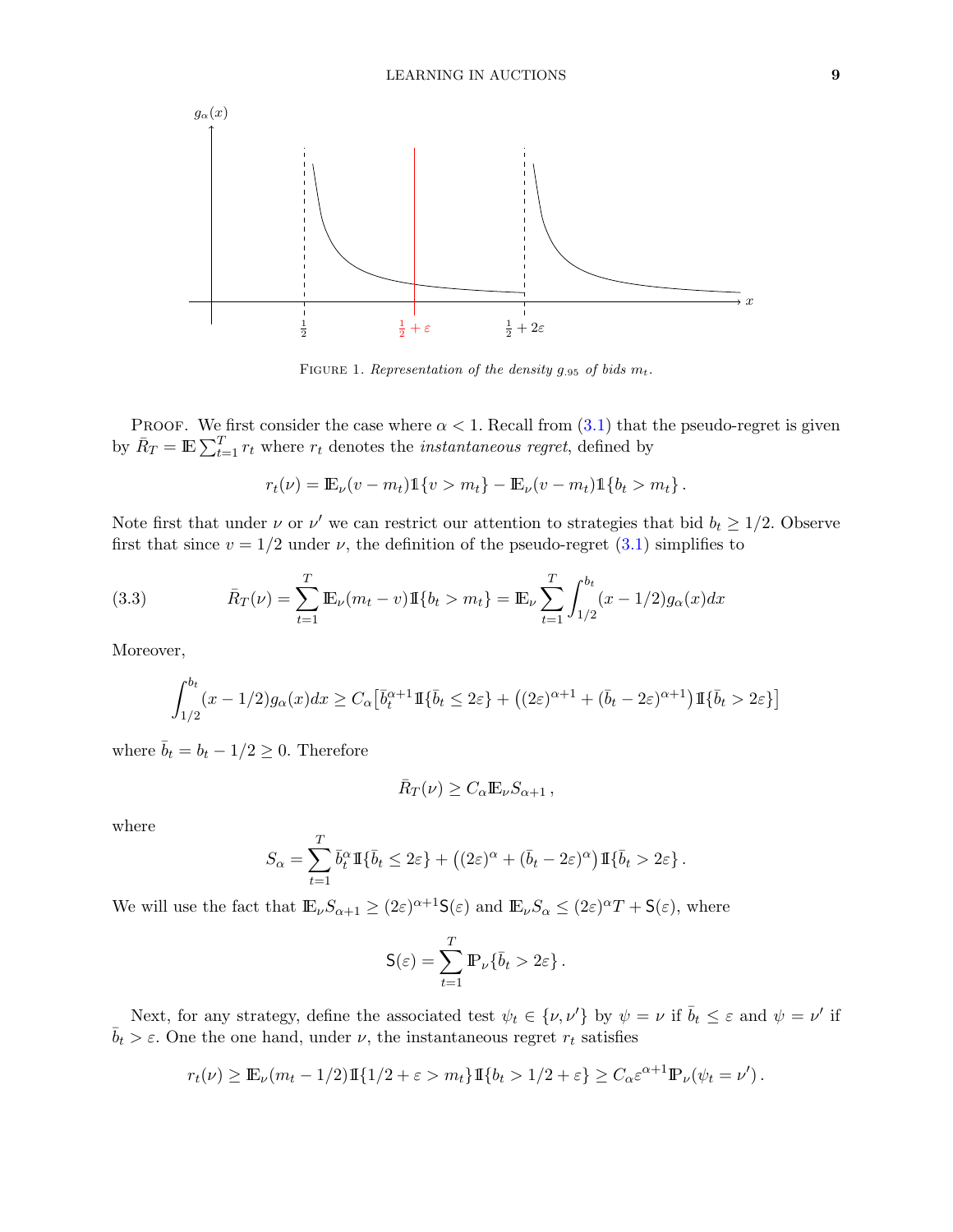On the other hand, under  $\nu'$ , the instantaneous regret  $r_t$  satisfies

$$
r_t(\nu') \geq \mathbb{E}_{\nu'} \Big[ \mathbb{I}\{b_t < 1/2 + \varepsilon\} (1/2 + 2\varepsilon - m_t) \big( \mathbb{I}\{1/2 + 2\varepsilon > m_t\} - \mathbb{I}\{b_t > m_t\} \big) \Big] \geq \mathbb{E}_{\nu'} \Big[ \mathbb{I}\{b_t < 1/2 + \varepsilon\} (1/2 - 2\varepsilon - m_t) \big( \mathbb{I}\{1/2 + 2\varepsilon > m_t\} - \mathbb{I}\{1/2 + \varepsilon > m_t\} \big) \Big] = \mathbb{E}_{\nu'} \Big[ \mathbb{I}\{b_t < 1/2 + \varepsilon\} (1/2 - 2\varepsilon - m_t) \mathbb{I}\{1/2 + \varepsilon \leq m_t < 1/2 + 2\varepsilon\} = C_{\alpha} \mathbb{P}_{\nu'}(\psi_t = \nu) \int_{\varepsilon}^{2\varepsilon} x^{\alpha} (2\varepsilon - x) dx \geq C_{\alpha} \mathbb{P}_{\nu'}(\psi_t = \nu) \varepsilon^{\alpha + 1}
$$

The last two displays yield

(3.4) 
$$
r_t(\nu) + r_t(\nu') \geq C_{\alpha} \varepsilon^{\alpha+1} \left[ \mathbb{P}_{\nu}(\psi_t = \nu') + \mathbb{P}_{\nu'}(\psi_t = \nu) \right].
$$

It follows from Sanov's inequality (see, e.g., [\[BPR13\]](#page-21-13), Lemma 4) that

<span id="page-9-0"></span>
$$
\mathbb{P}_{\nu}(\psi_t = \nu') + \mathbb{P}_{\nu'}(\psi_t = \nu) \ge \frac{1}{2} \exp \left[ -\mathsf{KL}(\nu^{\otimes t}, \nu'^{\otimes t}) \right].
$$

Moreover, since (i)  $m_t$  has the same distribution under both  $\nu$  and  $\nu'$  and (ii),  $v_t$  is observed only when  $b_t \geq m_t$ , we get

$$
\begin{split} \mathsf{KL}(\nu^{\otimes t}, \nu'^{\otimes t}) &= \mathbb{E}_{\nu} \sum_{s=1}^{t} \mathbb{I}(b_{t} \geq m_{t}) \mathsf{KL}\big(\mathsf{Bern}(1/2), \mathsf{Bern}(1/2 + 2\varepsilon)\big) \\ &\leq 4\varepsilon^{2} \sum_{s=1}^{t} \mathbb{P}_{\nu}(m_{t} \leq b_{t}) \\ &\leq C_{\alpha} \varepsilon^{2} \mathbb{E}_{\nu} S_{\alpha} \\ &\leq C_{\alpha} (2\varepsilon)^{2+\alpha} T + \varepsilon^{2} \mathsf{S}(\varepsilon) \end{split}
$$

where we used the fact that  $\varepsilon \leq (2\sqrt{2})^{-1}$  in the first inequality. Together with [\(3.3\)](#page-8-1) and [\(3.4\)](#page-9-0), the above two displays yield

$$
\bar{R}_T(\nu) + \bar{R}_T(\nu') \ge C_\alpha \left( T \varepsilon^{\alpha+1} \exp \left[ -C_\alpha \left( (2\varepsilon)^{2+\alpha} T + \varepsilon^2 \mathsf{S}(\varepsilon) \right) \right] + (2\varepsilon)^{\alpha+1} \mathsf{S}(\varepsilon) \right)
$$
\n
$$
\ge C_\alpha \left( T \varepsilon^{\alpha+1} \exp \left[ -\varepsilon^2 \mathsf{S}(\varepsilon) \right] + (2\varepsilon)^{\alpha+1} \mathsf{S}(\varepsilon) \right)
$$

for  $\varepsilon$  such that  $(2\varepsilon)^{2+\alpha}T \leq 1$ . We obtain

$$
\bar{R}_T(\nu) + \bar{R}_T(\nu') \ge C_\alpha \inf_{S \in [0,T]} \left\{ T \varepsilon^{\alpha+1} \exp(-\varepsilon^2 S) + \varepsilon^{\alpha+1} S \right\}
$$

The infimum is achieved when

$$
S = \frac{\log(T\varepsilon^2)}{\varepsilon^2} \vee 0,
$$

so

$$
\bar{R}_T(\nu) + \bar{R}_T(\nu') \ge C_\alpha \left[ \left( \varepsilon^{\alpha - 1} + \varepsilon^{\alpha - 1} \log(T\varepsilon^2) \right) \vee T\varepsilon^{\alpha + 1} \right]
$$

for all  $\varepsilon \leq \frac{1}{2}$  $\frac{1}{2}T^{-1/(2+\alpha)}$ . Since  $\alpha < 1$ , we can choose  $\varepsilon = \frac{1}{2}$  $\frac{1}{2}T^{-1/2}$ , in which case

$$
\bar{R}_T(\nu) + \bar{R}_T(\nu') \ge C_\alpha T^{\frac{1-\alpha}{2}},
$$

as desired.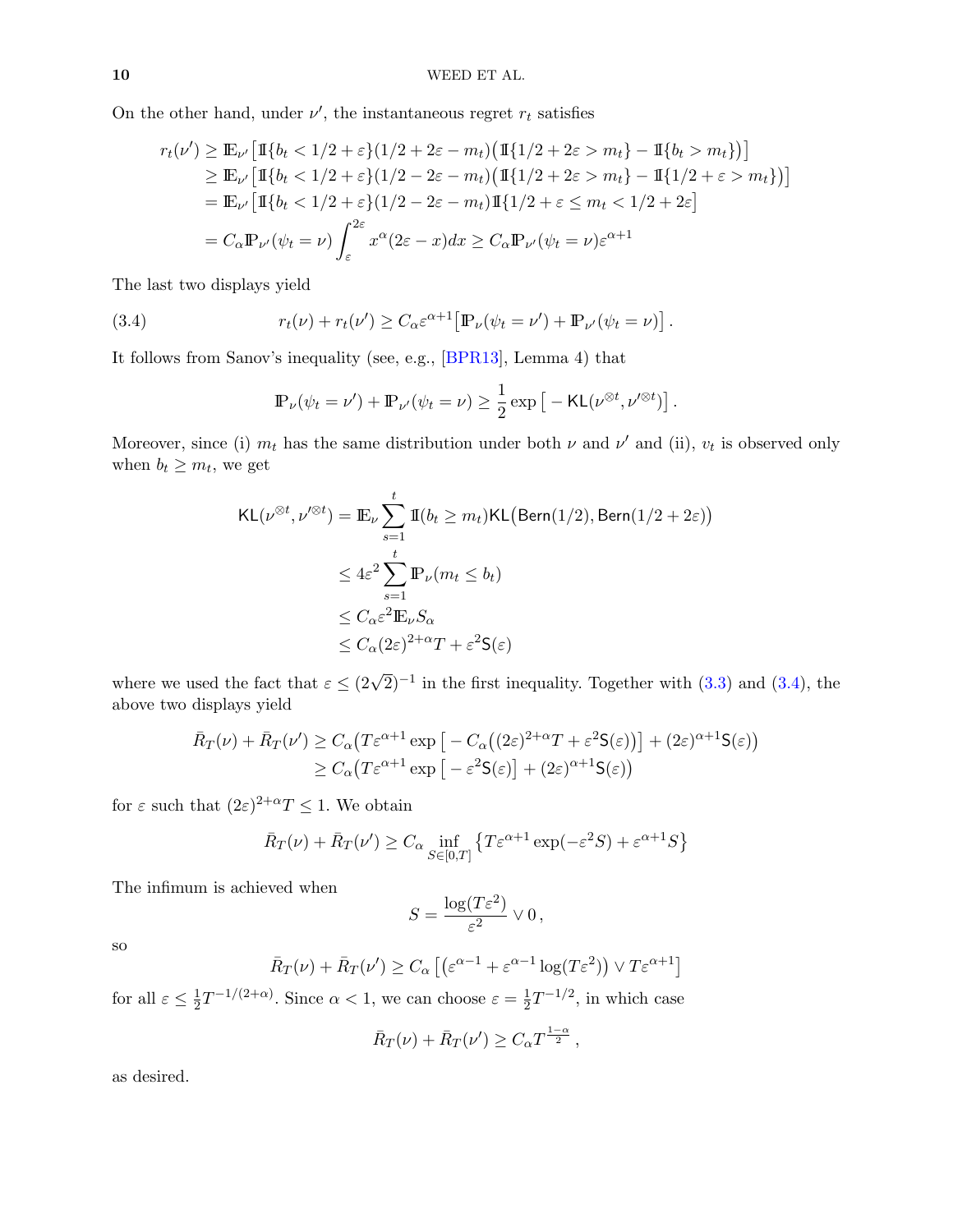When  $\alpha \geq 1$ , we obtain the following analogue to [\(3.3\)](#page-8-1):

$$
\bar{R}_t(\nu) = \sum_{t=1}^T \mathbb{E}_{\nu} \varepsilon \mathbb{I}\{b_t > 1/2 + \varepsilon\} = \varepsilon \mathsf{S}'(\varepsilon)
$$

where

$$
\mathsf{S}'(\varepsilon) = \sum_{t=1}^T \mathbb{P}_{\nu} \{ b_t > 1/2 + \varepsilon \}.
$$

The rest of the proof is the same apart from some small changes. Since  $v_t$  is only observed when  $b_t \geq 1/2 + \varepsilon$ , we obtain the bound

$$
\mathsf{KL}(\nu^{\otimes t}, \nu'^{\otimes t}) \leq C_{\alpha} \varepsilon^2 \mathsf{S}'(\varepsilon).
$$

This yields

$$
\bar{R}_T(\nu) + \bar{R}_T(\nu') \ge C_\alpha \inf_{S \in [0,T]} \left\{ T \varepsilon \exp(-\varepsilon^2 S) + \varepsilon S \right\}.
$$

The infimum is attained at the same value of S, which implies

$$
\bar{R}_T(\nu) + \bar{R}_T(\nu') \ge C_\alpha \left[ \left( 1 + \log(T\varepsilon^2) \right) \vee T\varepsilon^2 \right]
$$

<span id="page-10-0"></span>for all  $\varepsilon < 1/4$ . Choosing  $\varepsilon = O(1)$  yields the claim.

# 4. THE ADVERSARIAL SETUP

In this section, unlike the stochastic case, we make no assumptions on the sequences  $\{v_t\}_t$  and  ${m_t}_t$ , even allowing the seller and other bidders to coordinate their plays according to a nonstationary process. As in the stochastic case, we compare the performance of a sequence  $\{b_t\}_t$  of bids generated by a data-driven strategy to the best fixed bid in hindsight. As a consequence the (cumulative) regret  $R_T$  of the bidder for not knowing his own sequence of values is defined as

(4.5) 
$$
R_T = \max_{b \in [0,1]} \sum_{t=1}^T (v_t - m_t) \mathbb{1}\{b > m_t\} - \sum_{t=1}^T (v_t - m_t) \mathbb{1}\{b_t > m_t\}.
$$

As in the stochastic case, we will also consider the pseudo-regret  $\bar{R}_T$ , defined in [\(3.1\)](#page-3-3), which is easier to handle and will serve as an an illustration of the techniques used in our proofs.

Clearly,  $\bar{R}_T \leq \mathbb{E}[R_T]$  and it is well known that  $\bar{R}_T = \mathbb{E}[R_T]$  when the adversary is oblivious [\[CBL06,](#page-21-11)[BCB12\]](#page-21-7), that is, when it generates its sequence of moves independently of the past actions of the bidder. In the sequel, we study both oblivious and non-oblivious (a.k.a. adaptive) adversaries.

We henceforth consider a shifted version of the auction described above where the reward associated to bid  $b$  at time  $t$  is given by

$$
g(b, t) = (v_t - m_t) \mathbb{1}\{b > m_t\} + m_t.
$$

Shifting the reward of the game in this way does not affect the regret, but it has the convenient effect that the bidder's net utility at each round is positive.

For notational convenience, assume hereafter that  $m_t \in (0,1]$  and that  $v_t \in [0,1]$ . Precluding  $m_t = 0$  has no effect on the problem if we replace  $m_t = 0$  by an arbitrarily small value.

 $\Box$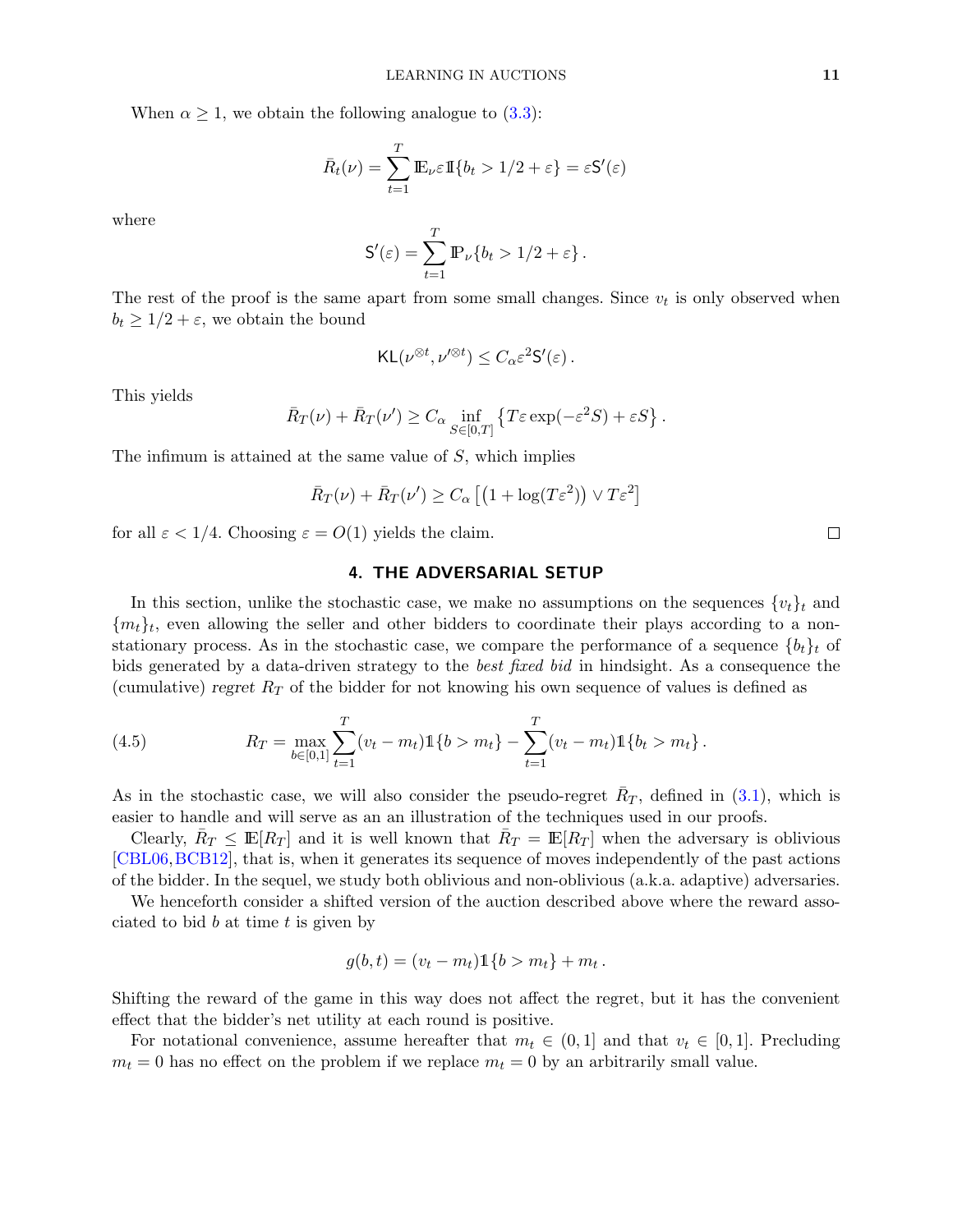#### 4.1 Oblivious adversaries

One popular strategy for adversarial partialinformation problems of this kind is the celebrated EXP3 algorithm [\[ACBFS03\]](#page-21-14). However, EXP3 and similar approaches are tailored to problems with a fixed number of actions. In the auction setup, by contrast, the number of actions is a priori unbounded, and even the number of actions up to equivalence grows with T. Standard tools are therefore incapable of achieving sublinear regret in this regime. In Algorithm [2,](#page-11-0) we present a novel strategy for bandit games of this type that allows the number of actions to grow over time.

The algorithm maintains a sequence of nested partitions  $\mathcal{L}_t, t \geq 1$  of  $(0, 1]$  into t intervals of the form  $(x, y]$  for  $0 \leq x < y \leq 1$ . We set  $\mathcal{L}_1 = (0, 1]$  and the refinement of the partition  $\mathcal{L}_t$  is done as follows. Let  $\ell = (x, y] \in \mathcal{L}_t$  be the unique interval in  $\mathcal{L}_t$  such that  $m_t \in \overline{\ell}$ . Then  $\overline{\ell}$  is *split* into two subintervals  $\bar{\ell}_l = (x, m_t]$  and  $\bar{\ell}_r = (m_t, y]$ :  $\mathcal{L}_{t+1} = (\mathcal{L}_t \setminus \bar{\ell}) \cup \bar{\ell}_l \bar{\cup} \ell_r$ . This procedure is illustrated in Figure [2.](#page-11-1)

# Algorithm 2 EXPTREE

**Input:**  $\eta \in (0, 1/2), \mathcal{L} = (0, 1], w_{(0, 1)} = 1, p_{(0, 1)} =$ 1 . for  $t = 1, \ldots, T$  do Select  $\ell \in \mathcal{L}$  with probability  $p_{\ell}$  and  $b \sim$  Unif( $\ell$ ) Bid  $b_t =$  $\sqrt{ }$ J  $\mathcal{L}$ 1 with probability  $\eta$ 0 with probability  $\eta$ b with probability  $1 - 2\eta$ Observe  $m_t \in \overline{\ell} = (x, y]$  $\bar{\ell}_l = (x, m_t], \bar{\ell}_r = (m_t, y]$  $w_{\bar{\ell}_l} \leftarrow w_{\bar{\ell}}, w_{\bar{\ell}_r} \leftarrow w_{\bar{\ell}}$  $\mathcal{L} \leftarrow (\mathcal{L} \setminus \bar{\ell}) \cup \bar{\ell}_l \cup \bar{\ell}_r$ for  $\ell \in \mathcal{L}$  do if  $b_t > m_t$  then Observe  $v_t$  $\hat{g}(\ell) \leftarrow \frac{v_t \mathbb{I}\{m_t \preceq \ell\}}{\mathbb{P}_{\mathcal{B}_t}(b_t > m_t)}$ else  $\hat{g}(\ell) \leftarrow \frac{m_t \mathbb{1}\{m_t \succeq \ell\}}{1-\mathbb{P}_P \left(h_t > m\right)}$  $1-\mathbb{P}_{\mathcal{B}_t}$  $(b_t>m_t)$ end if  $w_{\ell} \leftarrow w_{\ell} \exp(\eta \hat{g}(\ell))$ ,  $|\ell|w_{\ell,t}$  $_{\ell \in \mathcal{L}} |\ell| w_{\ell}$ end for end for

<span id="page-11-0"></span>

FIGURE 2. Illustration of the splitting procedure for constructing  $\mathcal{L}_{t+1}$  from  $\mathcal{L}_t$ 

<span id="page-11-1"></span>Each element  $\ell \in \mathcal{L}_t$  is assigned a probability  $p_{\ell,t}$  defined in [\(4.8\)](#page-12-0) below and such that  $p_{\ell,t} > 0$ and  $\sum_{\ell \in \mathcal{L}_t} p_{\ell,t} = 1$ . At round t, the EXPTREE strategy prescribes to bid randomly as follows. With constant probability, bid 0 or 1. Otherwise, first draw  $\ell \in \mathcal{L}_t$  with probability  $p_{\ell,t}$  and then draw a bid  $b_t \sim$  Unif( $\ell$ ) uniformly over the interval  $\ell$ . We denote the resulting distribution of  $b_t$  by  $\mathcal{B}_t$  and by  $\mathbb{P}_{\mathcal{B}_t}$  the associated probability. Note that  $\mathcal{B}_t$  is a mixture of uniform distributions that can be computed explicitly given  $p_{\ell,t}, \ell \in \mathcal{L}_t$ :

<span id="page-11-2"></span>(4.6) 
$$
\mathbb{P}_{\mathcal{B}_t}(A) = (1 - 2\eta) \sum_{\ell \in \mathcal{L}_t} p_{\ell,t} |A \cap \ell|, \quad \forall A \in (0,1) \text{ mesurable},
$$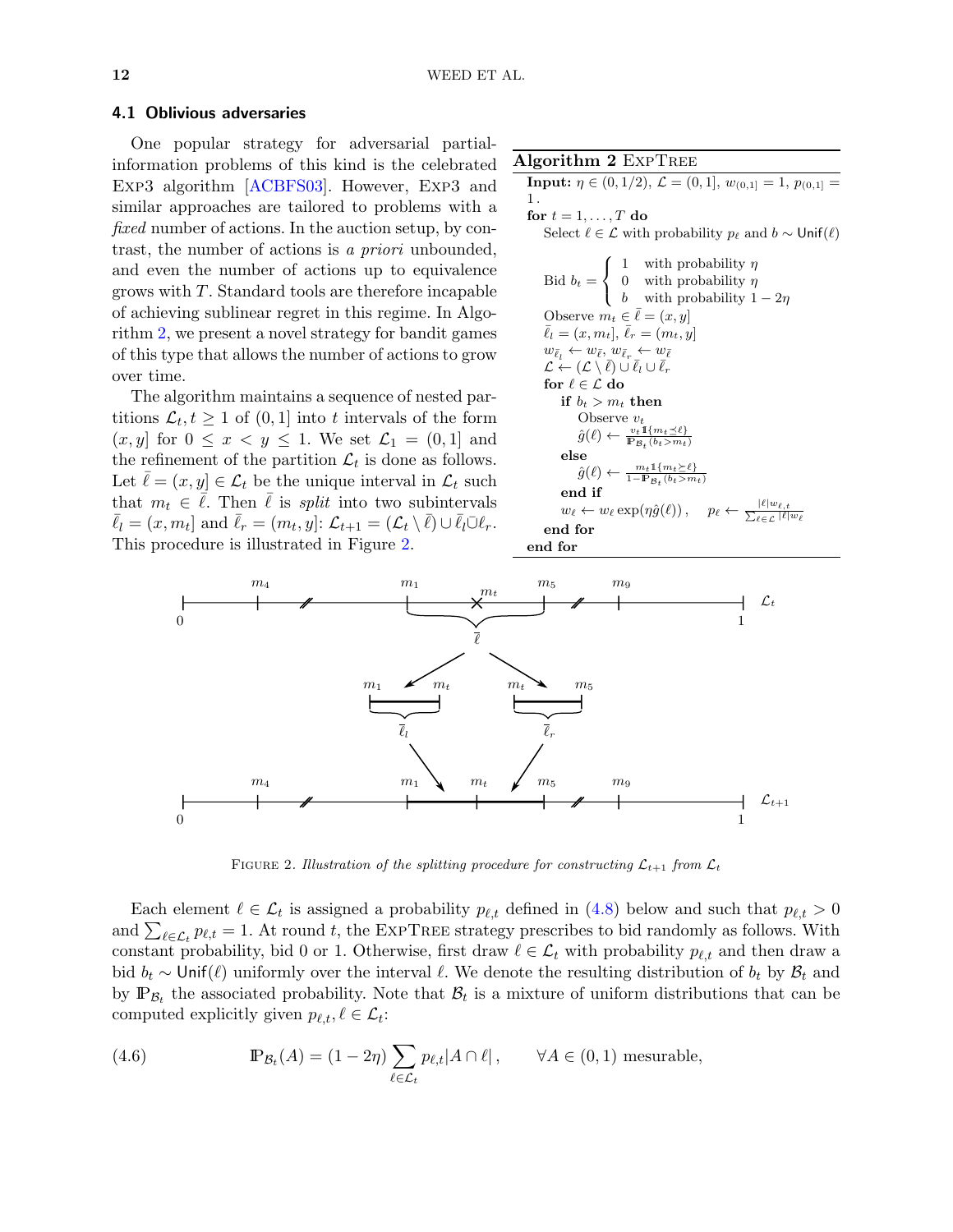where here and in what follows, |A| denotes the Lebesgue measure of  $A \subset [0,1]$ . It remains only to specify the distribution  $p_{\ell,t}, \ell \in \mathcal{L}_t$ . Intuitively, we hope to construct this distribution based on the intervals' past performance, but since the player only observes the value  $v_t$  when  $b_t > m_t$ , we cannot evaluate the gain  $g(b, t)$  of an arbitrary bid b at round t. Instead, we compute an unbiased estimate  $\hat{g}(b, t)$  of  $g(b, t)$  given by

$$
\hat{g}(b,t) = \frac{v_t \, \text{I}\{b_t > m_t\}}{\mathbb{P}_{\mathcal{B}_t}(b_t > m_t)} \, \text{I}\{b > m_t\} + \frac{m_t \, \text{I}\{b_t \le m_t\}}{1 - \mathbb{P}_{\mathcal{B}_t}(b_t > m_t)} \, \text{I}\{b \le m_t\} \, .
$$

It is not hard to check that  $\mathbb{E}_{b_t \sim \mathcal{B}_t}[\hat{g}(b,t)] = g(b,t)$ . Moreover, this estimate is constant on each interval  $\ell \in \mathcal{L}_{t+1}$  and depends only on whether  $m_t \preceq \ell$  (i.e.,  $m_t \leq x$  for all  $x \in \ell$ ) or  $m_t \succeq \ell$ . As a result, overloading the notation, we define the following estimate for the gain of a bid in the interval  $\ell$ :

(4.7) 
$$
\hat{g}(\ell, t) = \frac{v_t \, \text{I}\{b_t > m_t\}}{\mathbb{P}_{\mathcal{B}_t}(b_t > m_t)} \, \text{I}\{m_t \leq \ell\} + \frac{m_t \, \text{I}\{b_t \leq m_t\}}{1 - \mathbb{P}_{\mathcal{B}_t}(b_t > m_t)} \, \text{I}\{m_t \geq \ell\}.
$$

<span id="page-12-1"></span><span id="page-12-0"></span>With this estimate, we can compute  $p_{\ell,t+1}, \ell \in \mathcal{L}_{t+1}$  using exponential weights:

(4.8) 
$$
p_{\ell,t+1} = \frac{|\ell|w_{\ell,t+1}}{\sum_{\kappa \in \mathcal{L}_{t+1}} |\kappa|w_{\kappa,t+1}}, \quad w_{\ell,t} = \exp\left(\eta \sum_{s=1}^{t-1} \hat{g}(\ell, s)\right), \ell \in \mathcal{L}_{t+1}
$$

for some tuning parameter  $\eta > 0$  to be chosen carefully. The reweighing by the length  $|\ell|$  of the interval  $\ell$  in [\(4.8\)](#page-12-0) is the main novelty of our algorithm.

<span id="page-12-3"></span>THEOREM 4. Let  $v_1, \ldots, v_T \in [0,1]$  and  $m_1, \ldots, m_T \in [0,1]$  be arbitrary sequences. Let  $\ell^{\circ} \in \mathcal{L}_T$ denote the widest interval in the finest partition  $\mathcal{L}_T$  such that  $\arg \max_{b \in [0,1]} \sum_{t=1}^T \mathbb{E}(v_t - m_t) \mathbb{1}\{b >$  $m_t$ }  $\cap \ell^{\circ} \neq \emptyset$  and let  $\Delta^{\circ} = |\ell^{\circ}|$  denote its width. The strategy EXPTREE run with parameter  $\eta = (1/2)\sqrt{\log(1/\Delta°)/T} \wedge (1/2)$  achieves the pseudo-regret bound

(4.9) 
$$
\bar{R}_T \le 4\sqrt{T \log(1/\Delta^\circ)}.
$$

PROOF. Any choice  $\eta \leq 1/2$  guarantees that the probability distribution  $\mathcal{B}_t$  constructed above is valid. Moreover, when  $\sqrt{\log(1/\Delta^{\circ})/T} > 1$ , the claimed bound is vacuous, so we can assume that  $\eta = (1/2)\sqrt{\log(1/\Delta^{\circ})/T}.$ 

Define  $W_t = \sum_{\kappa \in \mathcal{L}_t} |\kappa| w_{\kappa,t}$ . By extending the definition  $(4.8)$  of  $p_{\ell,t}$  to all  $\ell \in \mathcal{L}_{t+1}$ , we can write

$$
\log \frac{W_{t+1}}{W_t} = \log \sum_{\ell \in \mathcal{L}_{t+1}} \frac{|\ell| w_{\ell,t} \exp(\eta \hat{g}(\ell,t))}{W_t} = \log \sum_{\ell \in \mathcal{L}_{t+1}} p_{\ell,t} \exp(\eta \hat{g}(\ell,t)).
$$

By construction,  $\eta \hat{g}(\ell, t) \leq 1$ . Since  $e^x \leq 1 + x + x^2$  for  $x \leq 1$ , this implies

<span id="page-12-2"></span>(4.10) 
$$
\log \frac{W_{t+1}}{W_t} \le \log \sum_{\ell \in \mathcal{L}_{t+1}} p_{\ell,t} (1 + \eta \hat{g}(\ell, t) + \eta^2 \hat{g}(\ell, t)^2) \n= \log (1 + \eta \sum_{\ell \in \mathcal{L}_{t+1}} p_{\ell,t} \hat{g}(\ell, t) + \eta^2 \sum_{\ell \in \mathcal{L}_{t+1}} p_{\ell,t} \hat{g}(\ell, t)^2) \n\le \eta \sum_{\ell \in \mathcal{L}_{t+1}} p_{\ell,t} \hat{g}(\ell, t) + \eta^2 \sum_{\ell \in \mathcal{L}_{t+1}} p_{\ell,t} \hat{g}(\ell, t)^2.
$$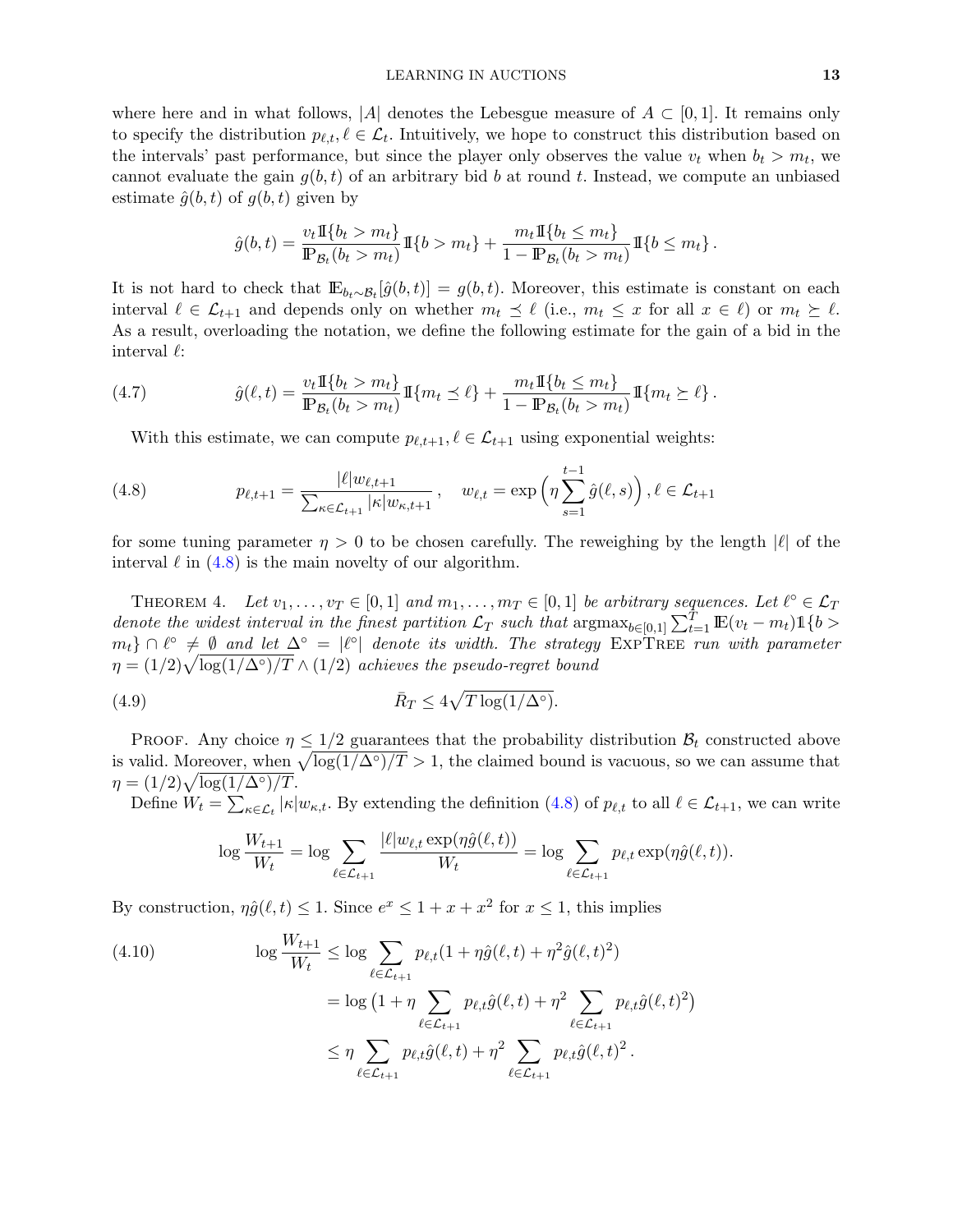It follows from [\(4.6\)](#page-11-2) that  $\mathbb{P}_{\mathcal{B}_t}(b_t \in \ell) = (1 - 2\eta)p_{\ell,t}$  for all  $\ell \in \mathcal{L}_t$ . Moreover, for  $\ell_l, \ell_r \in \mathcal{L}_{t+1} \setminus \mathcal{L}_t$ , there exists  $\ell \in \mathcal{L}_t$  such that  $\ell = \ell_l \cup \ell_r$  and

$$
\mathbb{P}_{\mathcal{B}_t}(b_t \in \ell_r) = \frac{|\ell_r|}{|\ell|} \mathbb{P}_{\mathcal{B}_t}(b_t \in \ell) = (1 - 2\eta) p_{\ell_r, t}.
$$

Of course, the same holds for  $\ell_l$  so that  $\mathbb{P}_{\mathcal{B}_t}(b_t \in \ell) = (1 - 2\eta)p_{\ell,t}$  for all  $\ell \in \mathcal{L}_{t+1}$ . Moreover, it follows from [\(4.7\)](#page-12-1) that

$$
\sum_{\ell \in \mathcal{L}_{t+1}} \mathbb{P}_{\mathcal{B}_t}(b_t \in \ell) \hat{g}(\ell, t) = \sum_{\substack{\ell \in \mathcal{L}_{t+1} \\ m_t \preceq \ell}} \frac{\mathbb{P}_{\mathcal{B}_t}(b_t \in \ell)}{\mathbb{P}_{\mathcal{B}_t}(b_t > m_t)} v_t \mathbb{I}(b_t > m_t) + \sum_{\substack{\ell \in \mathcal{L}_{t+1} \\ m_t \ge \ell}} \frac{\mathbb{P}_{\mathcal{B}_t}(b_t \in \ell)}{1 - \mathbb{P}_{\mathcal{B}_t}(b_t > m_t)} m_t \mathbb{I}(b_t \le m_t)
$$
  

$$
\le g(b_t, t).
$$

Since  $g(b_t, t) \leq 1$ , we also have

$$
\sum_{\ell \in \mathcal{L}_{t+1}} \mathbb{P}_{\mathcal{B}_t}(b_t \in \ell) \hat{g}(\ell, t)^2 = \sum_{\ell \in \mathcal{L}_{t+1}} \frac{\mathbb{P}_{\mathcal{B}_t}(b_t \in \ell)}{\mathbb{P}_{\mathcal{B}_t}(b_t > m_t)} v_t \mathbb{I}\{b_t > m_t\} \hat{g}(\ell, t) \n+ \sum_{\ell \in \mathcal{L}_{t+1}} \frac{\mathbb{P}_{\mathcal{B}_t}(b_t \in \ell)}{1 - \mathbb{P}_{\mathcal{B}_t}(b_t > m_t)} m_t \mathbb{I}\{b_t \le m_t\} \hat{g}(\ell, t) \n+ \sum_{\substack{m_t \ge \ell \\ m_t \ge \ell}} \frac{\mathbb{P}_{\mathcal{B}_t}(b_t \in \ell)}{1 - \mathbb{P}_{\mathcal{B}_t}(b_t > m_t)} m_t \mathbb{I}\{b_t \le m_t\} \hat{g}(\ell, t) \n\le \frac{v_t^2 \mathbb{I}\{b_t > m_t\}}{\mathbb{P}_{\mathcal{B}_t}(b_t > m_t)} + \frac{m_t^2 \mathbb{I}\{b_t \le m_t\}}{\mathbb{P}_{\mathcal{B}_t}(b_t > m_t)} = g(b_t, t) \hat{g}(b_t, t) \le \hat{g}(b_t, t).
$$

These two inequalities yield respectively

$$
\sum_{\ell \in \mathcal{L}_{t+1}} p_{\ell,t} \hat{g}(\ell,t) = \frac{1}{1-2\eta} \sum_{\ell \in \mathcal{L}_{t+1}} \mathbb{P}_{\mathcal{B}_t}(b_t \in \ell) \hat{g}(\ell,t) \le \frac{1}{1-2\eta} g(b_t,t),
$$

and

$$
\sum_{\ell \in \mathcal{L}_{t+1}} p_{\ell,t} \hat{g}(\ell,t)^2 = \frac{1}{1-2\eta} \sum_{\ell \in \mathcal{L}_{t+1}} \mathbb{P}_{\mathcal{B}_t}(b_t \in \ell) \hat{g}(\ell,t)^2 \leq \frac{1}{1-2\eta} \hat{g}(b_t,t),
$$

Combining the above two displays with  $(4.10)$  yields

$$
\log \frac{W_{t+1}}{W_t} \le \frac{\eta}{1 - 2\eta} g(b_t, t) + \frac{\eta^2}{1 - 2\eta} \hat{g}(b_t, t).
$$

It follows from [\(4.7\)](#page-12-1) that  $\mathbb{E}[\hat{g}(b_t,t)] = v_t + m_t \leq 2$ , hence

$$
\mathbb{E}\big[\log\frac{W_{t+1}}{W_t}\big] \le \frac{\eta}{1-2\eta} \mathbb{E}g(b_t, t) + \frac{2\eta^2}{1-2\eta}.
$$

Let  $G(b) = \sum_{t=1}^{T} \hat{g}(b, t)$  and  $\bar{G} = \sum_{t=1}^{T} g(b_t, t)$ . Summing on T, we obtain

$$
\mathop{\mathrm{I\!E}}\nolimits\big[\log\frac{W_T}{W_0}\big]\le \frac{\eta}{1-2\eta}\mathop{\mathrm{I\!E}}\nolimits\bar{G}+\frac{2\eta^2T}{1-2\eta}\,.
$$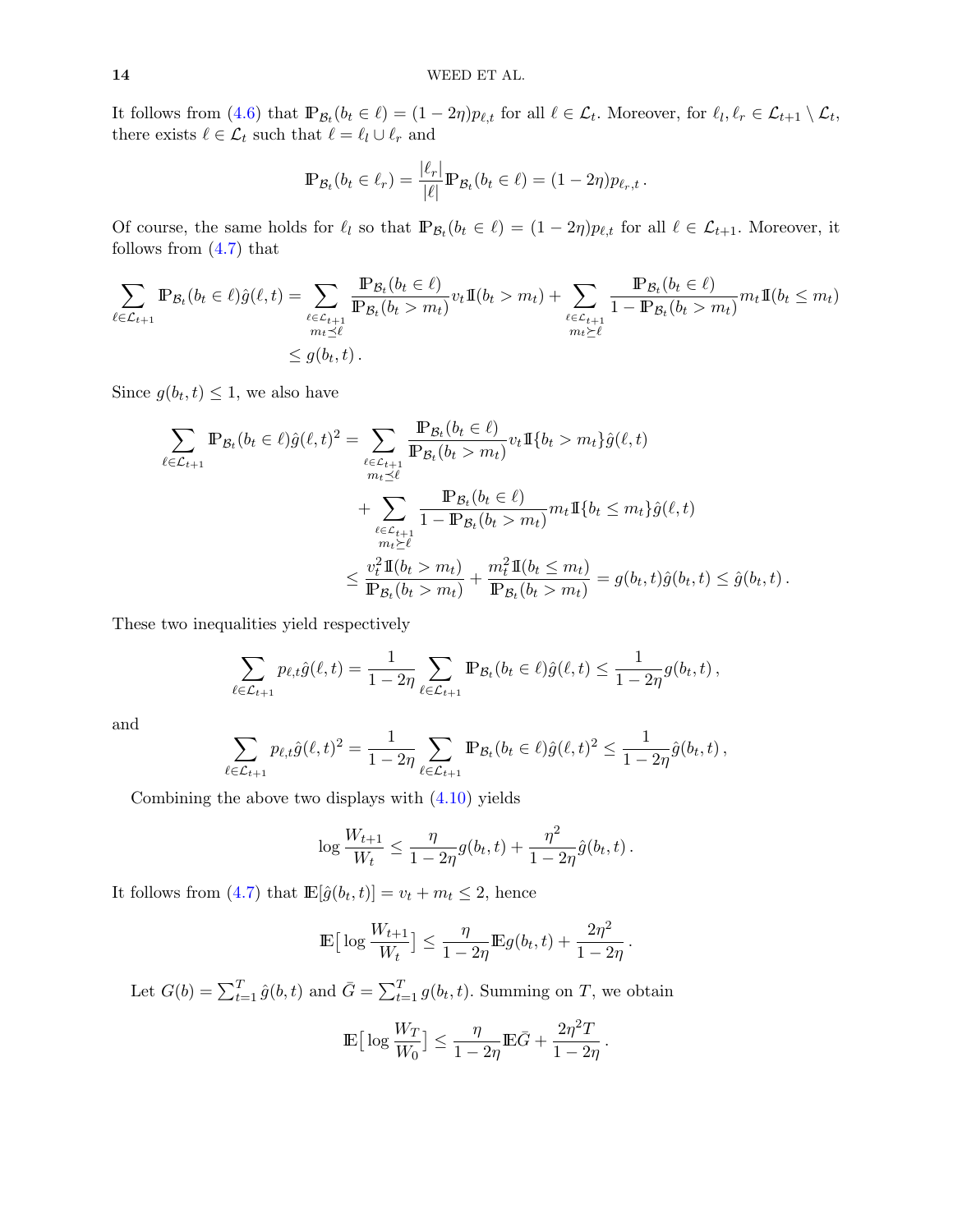Let  $b^{\circ} \in \operatorname{argmax}_{b \in [0,1]} \sum_{t=1}^{T} \mathbb{E}(v_t - m_t) \mathbb{1}\{b > m_t\}$ , and suppose  $b^{\circ} \in \ell^{\circ} \in \mathcal{L}_T$ . We can bound  $W_T$ by writing

$$
\mathbb{E}[\log W_T] = \mathbb{E}\big[\log \sum_{\ell \in \mathcal{L}_T} |\ell| \exp \big(\eta \sum_{t=1}^T \hat{g}(\ell,t)\big)\big] \ge \mathbb{E}\big[\log |\ell^{\circ}| \exp \big(\eta \sum_{t=1}^T \hat{g}(b^{\circ},t)\big)\big] = \log \Delta^{\circ} + \eta G(b^{\circ}).
$$

Rearranging and noting that  $W_0 = 1$ , we obtain

$$
(1-2\eta)\max_{b\in[0,1]}\mathbb{E}G(b)-\mathbb{E}\bar{G}\leq 2\eta T+\frac{(1-2\eta)\log(1/\Delta^{\circ})}{\eta}\leq 2\eta T+\frac{\log(1/\Delta^{\circ})}{\eta}.
$$

Finally, since  $G(b) \leq T$ , we obtain

$$
\bar{R}_T \le 4\eta T + \frac{\log(1/\Delta^\circ)}{\eta}.
$$

Plugging in the given value of  $\eta$  yields the claim.

Note that choosing a value of  $\eta$ appears to require knowledge of  $\Delta^{\circ}$ and T in advance. However, the socalled "generic doubling trick" allows the bidder to learn these values adaptively at the price of a constant factor [\[HK10\]](#page-22-13). In the partial information case, this change also requires replacing  $\Delta^{\circ}$ , the width of an interval containing an optimal bid, by  $\Delta$ , with width of the narrowest interval.

We initialize two bounds,  $B_T = 1$ and  $B_{\Delta} = 1$ , and run EXPTREE with parameter  $\eta = (1/2)\sqrt{B_{\Delta}/B_{T}} \wedge \frac{1}{2}$ 2 until either  $t \leq B_T$  or  $\log 1/\Delta \leq$  $B_{\Delta}$  fails to hold. When one of these bounds is breached, we double the bound and restart the algorithm, maintaining the partition  $\mathcal{L}_t$  but setting  $w_{\ell} = 1$  for all  $\ell \in \mathcal{L}_t$ . This modified strategy yields the following theorem.

Algorithm 3 ExpTree.P

**Input:**  $\eta \in (0, 1/8), \gamma \in (0, 1/4), \beta \in (0, 1), \mathcal{L} = (0, 1], w_{(0, 1)} = 1,$  $p_{(0,1]}=1$ . for  $t=1,\ldots,T$  do Select  $\ell \in \mathcal{L}$  with probability  $p_{\ell}$  and  $b \sim$  Unif( $\ell$ ) Bid  $b_t =$  $\sqrt{ }$ J  $\mathcal{L}$ 1 with probability  $\gamma$ 0 with probability  $\gamma$ b with probability  $1 - 2\gamma$ Observe  $m_t \in \overline{\ell} = (x, y]$  and define  $\overline{\ell}_l = (x, m_t], \overline{\ell}_r = (m_t, y]$  $w_{\bar{\ell}_l} \leftarrow w_{\bar{\ell}}, w_{\bar{\ell}_r} \leftarrow w_{\bar{\ell}}$  $\mathcal{L} \leftarrow (\mathcal{L} \setminus \bar{\ell}) \cup \bar{\ell}_l \cup \bar{\ell}_r$ for  $\ell \in \mathcal{L}$  do if  $b_t > m_t$  then Observe  $v_t$  $\tilde{g}(\ell) \leftarrow \frac{v_t + \beta}{\mathbb{P}_{\mathcal{B}_t}(b_t > m_t)} \, \mathbb{I}\{m_t \preceq \ell\} + \frac{\beta}{1 - \mathbb{P}_{\mathcal{B}_t}(b_t > m_t)} \, \mathbb{I}\{m_t \succeq \ell\}$ else  $\tilde{g}(\ell) \leftarrow \frac{\beta}{\mathbb{P}_{B_t}(b_t > m_t)} \mathbb{I}\{m_t \preceq \ell\} + \frac{m_t + \beta}{1 - \mathbb{P}_{B_t}(b_t > m_t)} \mathbb{1}\{m_t \succeq \ell\}$ end if  $w_{\ell} \leftarrow w_{\ell} \exp(\eta \tilde{g}(\ell))$ ,  $p_{\ell} \leftarrow \frac{|\ell|w_{\ell,t}}{\sum_{\ell \in \mathcal{L}} |\ell|}$  $_{\ell\in\mathcal{L}}$   $|\ell|w_{\ell}$ end for end for

THEOREM 5. The strategy EXPTREE run with the above doubling procedure yields an expected regret bound

<span id="page-14-0"></span>
$$
R_T \le 48\sqrt{2T\log(1/\Delta)}.
$$

PROOF. Divide the algorithm into stages on which  $B_T$  and  $B_\Delta$  are constant, and denote by  $B_T^*$ and  $B_{\Delta}^*$  the values of  $B_T$  and  $B_{\Delta}$  when the algorithm terminates. The proof of Theorem [4](#page-12-3) implies that the expected regret incurred during any given stage is at most

$$
4\eta T + \frac{\log(1/\Delta)}{\eta} \le 4\eta B_T + \frac{B_\Delta}{\eta} \le 4\sqrt{T \log(1/\Delta)}.
$$

 $\Box$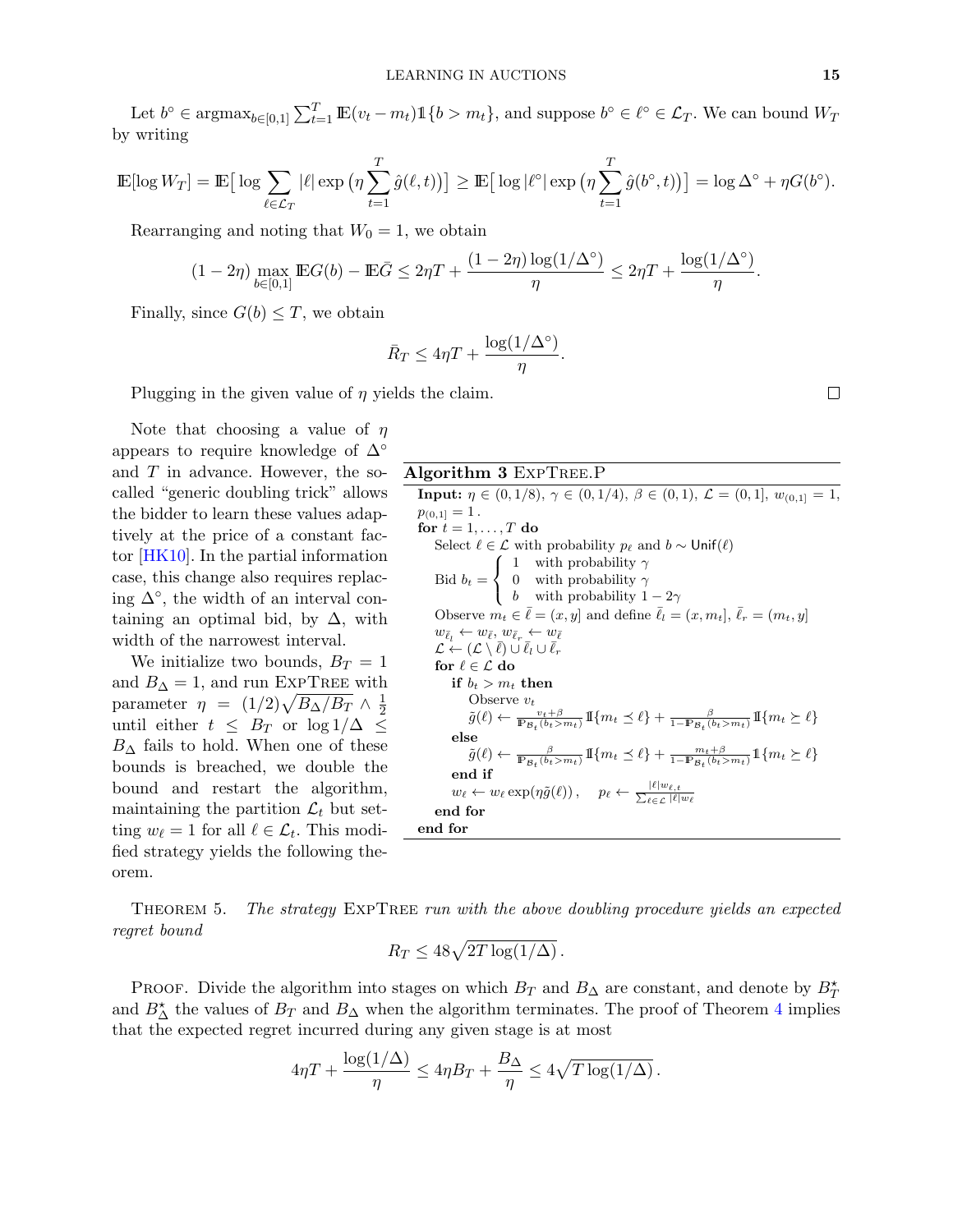It remains to sum these regrets over each stage, since the actual expected regret (which requires a fixed bid across all stages) can only be smaller.

Suppose that the algorithm lasted a total of  $\ell + m + 1$  stages,  $\ell$  of which were ended because the bound  $t \leq B_T$  was violated and m of which were ended because the bound  $\log(1/\Delta) \leq B_\Delta$  was violated. The total regret across all  $\ell + m + 1$  stages is bounded by

$$
\sum_{i=0}^{\ell} \sum_{j=0}^{m} 4\sqrt{2^i \cdot 2^j} = \frac{4}{(\sqrt{2}-1)^2} (2^{(i+1)/2} - 1)(2^{(j+1)/2} - 1) \le 48\sqrt{B_T^* B_\Delta^*}.
$$

Moreover, when the algorithm terminates, we have the bounds  $B_T^* \leq T$  and  $B_\Delta^* \leq 2 \log(1/\Delta)$ . The result follows.  $\Box$ 

### 4.2 Adaptive adversaries

Theorem [4](#page-12-3) establishes an upper bound on the pseudo-regret against any adversary. Moreover, when the adversary is oblivious, the same bound holds for the expected regret. When the adversary is adaptive, however, achieving a bound on the expected regret requires a slightly modified algorithm, Algorithm [3.](#page-14-0)

Algorithm [3](#page-14-0) differs from Algorithm [2](#page-11-0) chiefly in the method of calculating the estimated gain in [\(4.7\)](#page-12-1). In place of  $\hat{g}(\ell, t)$ , EXPTREE. P employs a biased estimate  $\tilde{g}(\ell, t)$  defined by

(4.11) 
$$
\tilde{g}(\ell, t) = \frac{v_t \mathbb{I}\{b_t > m_t\} + \beta}{\mathbb{P}_{\mathcal{B}_t}(b > m_t)} \mathbb{I}\{m_t \leq \ell\} + \frac{m_t \mathbb{I}\{b_t \leq m_t\} + \beta}{1 - \mathbb{P}_{\mathcal{B}_t}(b_t > m_t)} \mathbb{I}\{m_t \geq \ell\}.
$$

<span id="page-15-1"></span>The following theorem holds.

<span id="page-15-0"></span>THEOREM 6. Let  $v_1, \ldots, v_T \in [0,1]$  and  $m_1, \ldots, m_T \in [0,1]$  be arbitrary sequences. Let  $\ell^{\circ} \in \mathcal{L}_T$ denote the narrowest interval in the finest partition  $\mathcal{L}_T$  and let  $\Delta^\circ = |\ell^\circ|$  denote its width. The strategy ExpTree.P run with parameters

$$
\eta = \sqrt{\frac{\log(1/\Delta^{\circ})}{8T}} \wedge \frac{1}{8}, \quad \gamma = 2\eta, \quad \text{and } \beta = \sqrt{\frac{\log T}{2T}}
$$

yields

$$
R_T \le 2\sqrt{8T \log(1/\Delta^{\circ})} + 3\sqrt{2T \log T} \log(1/\delta),
$$

with probability at least  $1 - \delta$ . Moreover,

$$
\mathbb{E}[R_T] \le 2\sqrt{8T\log(1/\Delta^\circ)} + 3\sqrt{2T\log T}.
$$

Denote by  $G(b) = \sum_{t=1}^{T} G(b, t)$  and  $\tilde{G}(b) = \sum_{t=1}^{T} \tilde{g}(b, t)$  the cumulative true and estimated gains for a bet b. Before proving Theorem [6,](#page-15-0) we establish the following lemma, which shows that  $\tilde{G}$  can be viewed as an upper bound on G.

<span id="page-15-2"></span>LEMMA 1. With probability at least  $1 - \delta$  the bound  $G(b,T) \leq \tilde{G}(b,T) + \frac{\log T \delta^{-1}}{\beta}$  holds for all  $b \in [0, 1].$ 

PROOF. Denote by  $\mathbb{E}_t$  expectation with respect to the random choice of  $b_t$ , conditioned on the outcomes of rounds  $1, \ldots, t-1$ . Fix  $b \in [0,1]$  and define  $d(b, t) = g(b, t) - \tilde{g}(b, t)$ . Note that

$$
\mathbb{E}_t[d(b,t)] = -\frac{\beta \mathbb{I}\{b > m_t\}}{\mathbb{P}_{\mathcal{B}_t}(b_t > m_t)} - \frac{\beta \mathbb{I}\{b \le m_t\}}{1 - \mathbb{P}_{\mathcal{B}_t}(b_t > m_t)}
$$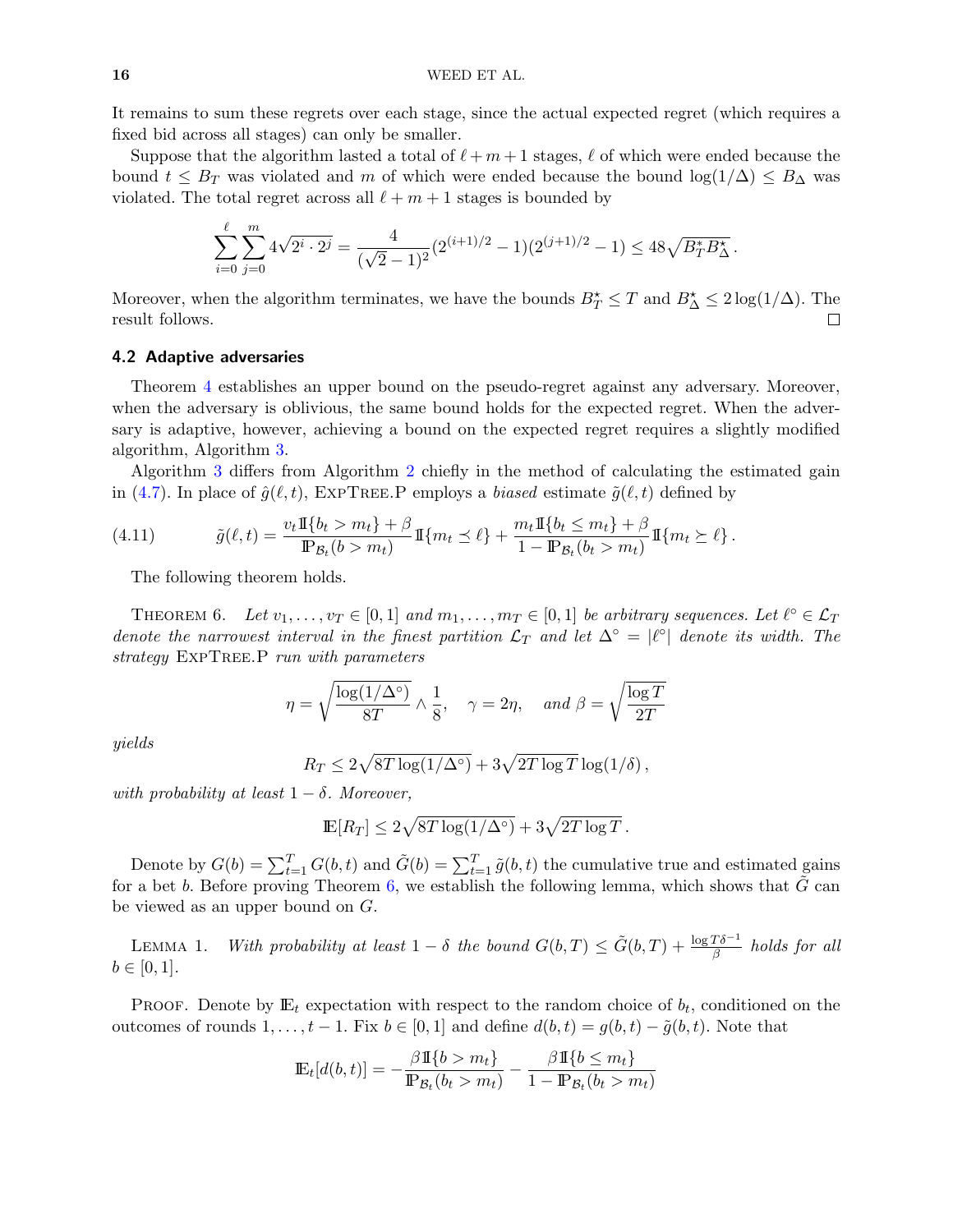so that

<span id="page-16-0"></span>(4.12)  
\n
$$
\bar{d}(b,t) := d(b,t) - \mathbb{E}_t[d(b,t)] = v_t \mathbb{I}\{b > m_t\} \left(1 - \frac{\mathbb{I}\{b_t > m_t\}}{\mathbb{P}_{\mathcal{B}_t}(b_t > m_t)}\right) + m_t \mathbb{I}\{b < m_t\} \left(1 - \frac{\mathbb{I}\{b_t < m_t\}}{\mathbb{P}_{\mathcal{B}_t}(b_t < m_t)}\right)
$$

This immediately immediately yields  $\bar{d}(b, t) \le g(b, t) \le 1$ . Since  $\beta \le 1$ , and  $e^x \le 1 + x + x^2$  for  $x \leq 1$ , we have

$$
\mathbb{E}_t\big[e^{\beta d(b,t)}\big] = e^{\beta \mathbb{E}_t\left[d(b,t)\right]} \mathbb{E}_t\big[e^{\beta \bar{d}(b,t)}\big] \leq e^{\beta \mathbb{E}_t\left[d(b,t)\right]} \big(1+\beta^2 \mathbb{E}_t\big[\bar{d}^2(b,t)\big]\big).
$$

It follows from [\(4.12\)](#page-16-0) that

$$
\mathbb{E}_{t}[\bar{d}^{2}(b,t)] \leq \frac{v_{t}^{2}}{\mathbb{P}_{\mathcal{B}_{t}}(b_{t} > m_{t})} \mathbb{I}\{b > m_{t}\} + \frac{m_{t}^{2}}{1 - \mathbb{P}_{\mathcal{B}_{t}}(b_{t} > m_{t})} \mathbb{I}\{b \leq m_{t}\}\n\n\leq \frac{1}{\mathbb{P}_{\mathcal{B}_{t}}(b_{t} > m_{t})} \mathbb{I}\{b > m_{t}\} + \frac{1}{1 - \mathbb{P}_{\mathcal{B}_{t}}(b_{t} > m_{t})} \mathbb{I}\{b \leq m_{t}\}\n\n= -\frac{1}{\beta} \mathbb{E}_{t}[d(b,t)].
$$

Combining this with the preceding inequality and the fact that  $\beta \mathbb{E}_{t}[d(b, t)] \leq 1$  yields

$$
\mathbb{E}_t\big[e^{\beta d(b,t)}\big] \leq e^{\beta \mathbb{E}_t[d(b,t)]}\big(1-\beta \mathbb{E}_t[d(b,t)]\big) \leq 1.
$$

Let  $Z_t = \exp(\beta d(b, t))$ . Then

$$
\mathbb{E}\big[e^{\beta(G(b)-\tilde{G}(b))}\big] \leq \mathbb{E}\big[\exp\big(\beta \sum_{t=1}^T d(b,t)\big)\big] = \mathbb{E}\big[\prod_{t=1}^T Z_t\big] \leq 1,
$$

where the last step follows by conditioning on each stage in turn and applying the above bound.

To obtain a uniform bound, we note that the function  $b \mapsto G(b) - G(b)$  takes at most T random values  $G_1, \ldots, G_T$  as b varies across [0, 1]. Moreover, we have just proved that  $\max_j \mathbb{E}[\exp(\beta G_j)] \leq$ 1. Hence

$$
\mathbb{E}\big[\exp\big(\beta\big[\max_{b\in[0,1]}G(b)-\tilde{G}(b)\big]\big)\big]=\mathbb{E}\big[\exp\big(\beta\max_{j\in[T]}G_j\big)\big]\leq \sum_{j=1}^T\mathbb{E}\big[e^{\beta G_j}\big]\leq T.
$$

Applying the Markov bound yields the claim.

We are now in a position to prove Theorem [6.](#page-15-0)

PROOF OF THEOREM [6.](#page-15-0) We proceed as in the proof of Theorem [4.](#page-12-3) Note that the choice of  $\eta$ guarantees that  $\mathcal{B}_t$  is a valid probability distribution. As above, define  $W_t = \sum_{\kappa \in \mathcal{L}_t} |\kappa| w_{\kappa,t}$ . We have

$$
\log \frac{W_{t+1}}{W_t} = \log \sum_{\ell \in \mathcal{L}_{t+1}} \frac{|\ell| w_{\ell,t} \exp(\eta \tilde{g}(\ell,t))}{W_t} = \log \sum_{\ell \in \mathcal{L}_{t+1}} p_{\ell,t} \exp(\eta \tilde{g}(\ell,t)).
$$

 $\Box$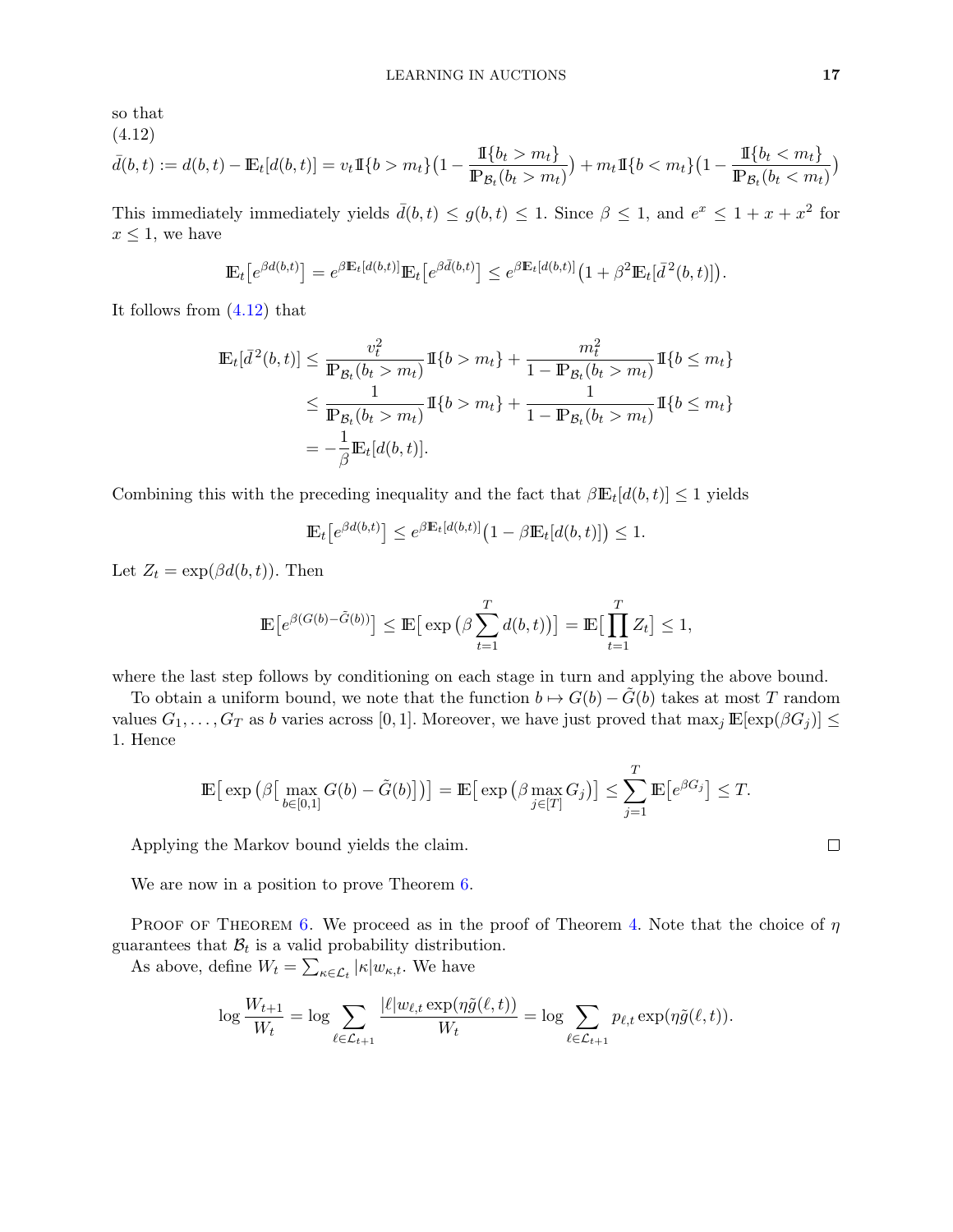Since  $\eta \tilde{g}(\ell, t) \leq \eta \frac{1+\beta}{\gamma} \leq 1$ , the inequality  $e^x \leq 1 + x + x^2$  for  $x \leq 1$  implies

$$
\log \frac{W_{t+1}}{W_t} \leq \log \sum_{\ell \in \mathcal{L}_{t+1}} p_{\ell,t} (1 + \eta \tilde{g}(\ell,t) + \eta^2 \tilde{g}(\ell,t)^2) = \log (1 + \eta \sum_{\ell \in \mathcal{L}_{t+1}} p_{\ell,t} \tilde{g}(\ell,t) + \eta^2 \sum_{\ell \in \mathcal{L}_{t+1}} p_{\ell,t} \tilde{g}(\ell,t)^2).
$$

By the same reasoning as in the proof of Theorem [4,](#page-12-3) we have

$$
\sum_{\ell \in \mathcal{L}_{t+1}} p_{\ell,t} \tilde{g}(\ell,t) = \frac{1}{1-2\gamma} \sum_{\ell \in \mathcal{L}_{t+1}} \mathbb{P}_{\mathcal{B}_t}(b_t \in \ell) \tilde{g}(\ell,t) \le \frac{1}{1-2\gamma} (g(b_t,t) + 2\beta)
$$

and similarly

$$
\sum_{\ell \in \mathcal{L}_{t+1}} p_{\ell,t} \tilde{g}(\ell,t)^2 = \frac{1}{1-2\gamma} \sum_{\ell \in \mathcal{L}_{t+1}} \mathbb{P}_{\mathcal{B}_t}(b_t \in \ell) \tilde{g}(\ell,t)^2.
$$

To compute this last quantity, note that  $(4.11)$  implies

$$
\sum_{\ell \in \mathcal{L}_{t+1}} \mathbb{P}_{\mathcal{B}_t}(b_t \in \ell) \tilde{g}(\ell, t)^2 = \sum_{\ell \in \mathcal{L}_{t+1}} \frac{\mathbb{P}_{\mathcal{B}_t}(b_t \in \ell)}{\mathbb{P}_{\mathcal{B}_t}(b_t > m_t)} (v_t \mathbb{I}\{b_t > m_t\} + \beta) \tilde{g}(\ell, t) \n+ \sum_{\substack{\ell \in \mathcal{L}_{t+1} \\ m_t \ge \ell}} \frac{\mathbb{P}_{\mathcal{B}_t}(b_t \in \ell)}{1 - \mathbb{P}_{\mathcal{B}_t}(b_t > m_t)} (m_t \mathbb{I}\{b_t \le m_t\} + \beta) \tilde{g}(\ell, t) \n= g(b_t, t) \tilde{g}(b_t, t) + \beta \left(\frac{v_t \mathbb{I}\{b_t > m_t\} + \beta}{\mathbb{P}_{\mathcal{B}_t}(b_t \in \ell)} + \frac{m_t \mathbb{I}\{b_t \le m_t\} + \beta}{1 - \mathbb{P}_{\mathcal{B}_t}(b_t \in \ell)}\right) \n= g(b_t, t) \tilde{g}(b_t, t) + \beta(\tilde{g}(1, t) + \tilde{g}(0, t)) \n\le (1 + \beta)(\tilde{g}(1, t) + \tilde{g}(0, t)).
$$

where in the last inequality, we used the fact  $g(b_t, t) \leq 1$  and  $\tilde{g}(b_t, t) \leq \tilde{g}(1, t) + \tilde{g}(0, t)$ . Combining the above bounds yields

$$
\log \frac{W_{t+1}}{W_t} \le \frac{\eta}{1-2\gamma} (g(b_t, t) + 2\beta) + \frac{\eta^2}{1-2\gamma} (1+\beta)(\tilde{g}(1, t) + \tilde{g}(0, t)).
$$

Defining  $\bar{G} = \sum_{t=1}^{T} g(b_t, t)$  and summing on T yields

$$
\log \frac{W_T}{W_0} \le \frac{\eta}{1 - 2\gamma} \bar{G} + \frac{2T\eta\beta}{1 - 2\gamma} + \frac{\eta^2}{1 - 2\gamma} (1 + \beta)(\tilde{G}(1, T) + \tilde{G}(0, t))
$$
  

$$
\le \frac{\eta}{1 - 2\gamma} \bar{G} + \frac{2T\eta\beta}{1 - 2\gamma} + \frac{2\eta^2}{1 - 2\gamma} (1 + \beta) \max_{b \in [0, 1]} \tilde{G}(b).
$$

We bound  $W_T$  by writing

$$
\log W_T \ge \log \Delta^{\circ} + \eta \max_{b \in [0,1]} \tilde{G}(b).
$$

Rearranging yields

$$
(1-2\gamma-2\eta(1+\beta))\max_{b\in[0,1]}\tilde{G}(b)-\bar{G}\leq 2T\beta+\frac{(1-2\gamma)\log(1/\Delta^{\circ})}{\eta}\leq 2T\beta+\frac{\log(1/\Delta^{\circ})}{\eta}.
$$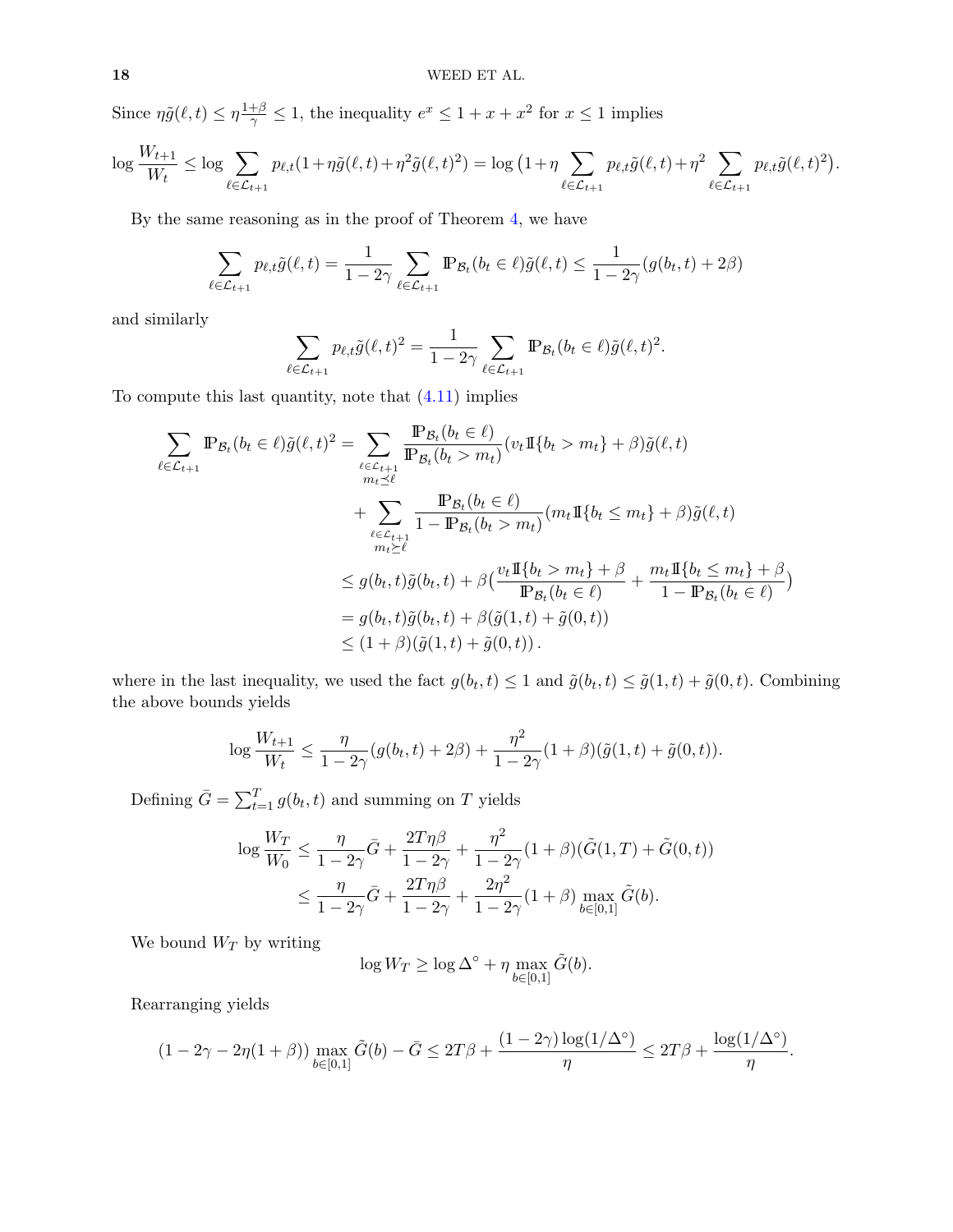Applying Lemma [1,](#page-15-2) with probability  $1 - \delta$  we have

$$
\max_{b \in [0,1]} G(b) \le \max_{b \in [0,1]} \tilde{G}(b) + \frac{\log(T\delta^{-1})}{\beta}
$$

which implies

$$
(1 - 2\gamma - 2\eta(1 + \beta)) \max_{b \in [0,1]} G(b, T) - \bar{G} \le T\beta + \frac{\log(T\delta^{-1})}{\beta} + \frac{\log(1/\Delta^{\circ})}{\eta}
$$

since  $2\gamma + 2\eta(2+\beta) \leq 8\eta \leq 1$ . We obtain

$$
\max_{b \in [0,1]} G(b) - \bar{G} \le 2T\beta + \frac{\log(T\delta^{-1})}{\beta} + \frac{\log(1/\Delta^{\circ})}{\eta} + (2\gamma + 2\eta(1+\beta))T
$$
  

$$
\le 2T\beta + 8\eta T + \frac{\log(T\delta^{-1})}{\beta} + \frac{\log(1/\Delta^{\circ})}{\eta}.
$$

Plugging in the given parameters then yields the claim.

The bound in expectation follows upon integrating the first result.

 $\Box$ 

# 4.3 Lower bound

The dependence on  $\Delta^{\circ}$  in Theorem [6](#page-15-0) is unfortunate, since the resulting bounds become vacuous when  $\Delta^{\circ}$  is exponentially small. However, it turns out that this dependence is unavoidable. We prove in this section a lower bound on the pseudo-regret  $\bar{R}_T$ . Since  $\bar{R}_T \leq \mathbb{E} R_T$ , this bound will also hold for expected regret.

to nota for expected regret.<br>We begin with a lemma establishing that the rate  $\sqrt{T}$  is optimal, using standard information theoretic techniques for lower bounds (see, e.g., [\[Tsy09\]](#page-23-5)).

<span id="page-18-0"></span>LEMMA 2. Fix an  $m \in [1/4, 3/4]$ . There exist a pair of adversaries U and L such that  $m_t = m$ for all t and the sequence  $v_1, \ldots, v_T$  is i.i.d. conditional on the choice of adversary and such that

$$
\max_{A \in \{U, L\}} \max_{b \in [0,1]} \mathbb{E}_A \big[ \sum_{t=1}^T g(b, t) - \sum_{t=1}^T g(b_t, t) \big] \ge \frac{1}{32} \sqrt{T}.
$$

Moreover, under adversary U any bet  $b > m$  is optimal, and under adversary L any bet  $b < m$  is optimal.

**PROOF.** We first consider deterministic strategies. Fix an  $\varepsilon$ . Denote by U the adversary under which  $v_t \sim \text{Bern}(m + \varepsilon)$  and by L the adversary under which  $v_t \sim \text{Bern}(m - \varepsilon)$ .

Given a sequence of bids  $b_1, \ldots, b_T$ , let T<sub>-</sub> and  $T_+$  be the number of times t for which  $b_t < m$  and  $b_t > m$ , respectively. Denoting the regret after T rounds by  $R_T$ , it is easy to show that

$$
\mathbb{E}_U[R_T] \ge \varepsilon \mathbb{E}_U[T_{\cdot}]
$$
  

$$
\mathbb{E}_L[R_T] \ge \varepsilon \mathbb{E}_L[T_{\cdot}].
$$

Write  $\mathbb{P}_U$  and  $\mathbb{P}_L$  for the law of T- under adversary U and L, respectively, and denote by  $\mathbb{P}_{av}$ the distribution of T- when  $v_t \sim \text{Bern}(m)$ . Then Pinsker's inequality implies

$$
\mathbb{E}_U[T_{\cdot}] \geq \mathbb{E}_{\text{av}}(T_{\cdot}) - T\sqrt{\text{KL}(\mathbb{P}_U, \mathbb{P}_{\text{av}})/2}, \quad \mathbb{E}_L[T_{\cdot}] \geq \mathbb{E}_{\text{av}}(T_{\cdot}) - T\sqrt{\text{KL}(\mathbb{P}_L, \mathbb{P}_{\text{av}})/2}.
$$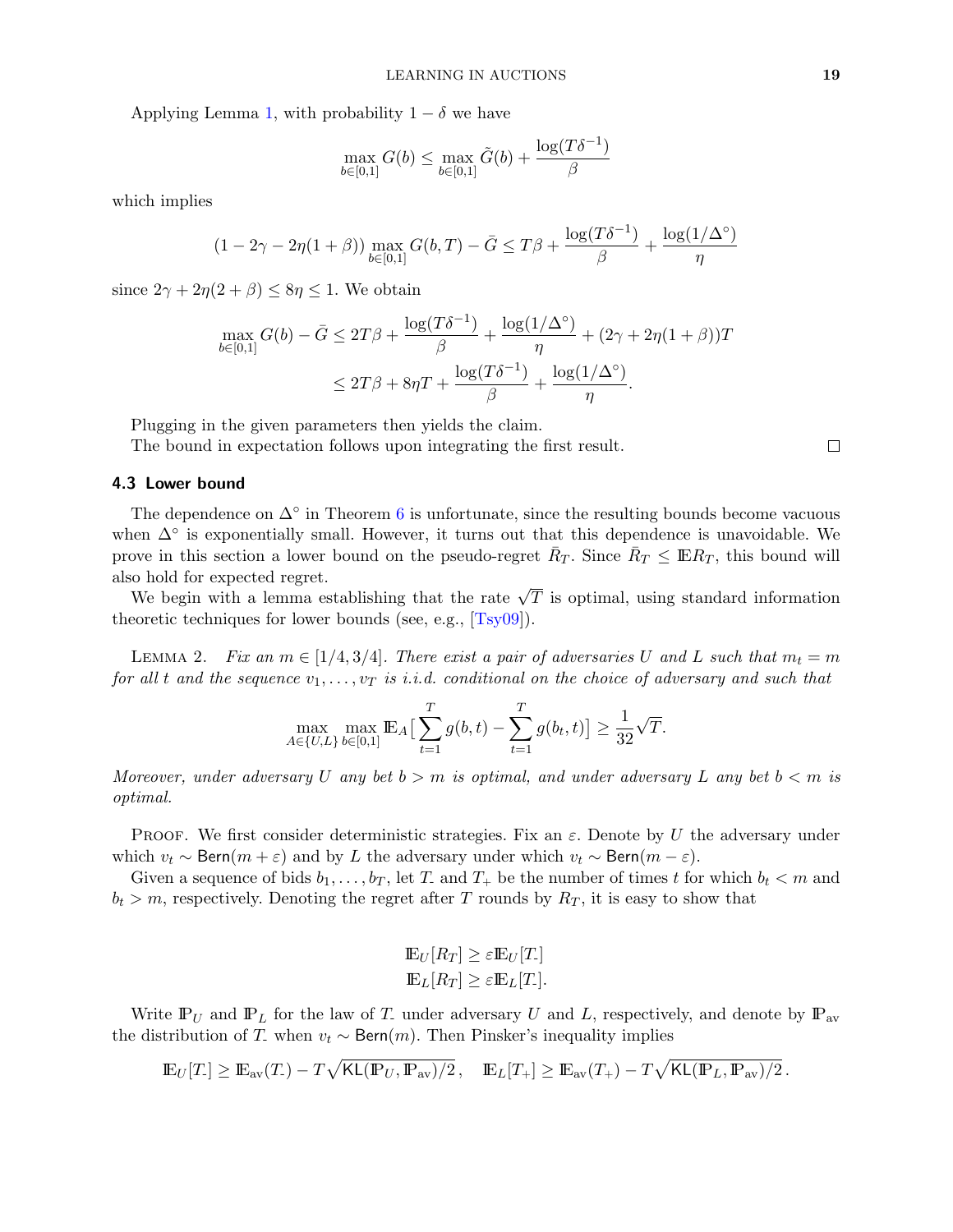By the data processing inequality,

$$
\mathsf{KL}(\mathbb{P}_U, \mathbb{P}_{\rm av}) \leq T \cdot \mathsf{KL}(\mathsf{Bern}(m+\varepsilon), \mathsf{Bern}(m)) \leq T \frac{\varepsilon^2}{m(1-m)} \leq 8T \varepsilon^2,
$$

and likewise for  $KL(\mathbb{P}_L, \mathbb{P}_{av})$ . We therefore obtain

$$
\frac{1}{2} \big( \mathbb{E}_U[R_T] + \mathbb{E}_L[R_T] \big) \ge \varepsilon \big( \frac{T}{2} - 2T \varepsilon \sqrt{T} \big).
$$

Setting  $\varepsilon = \frac{1}{8}$  $\frac{1}{8\sqrt{T}}$  and bounding the average by a maximum yields

$$
\max_{A \in \{U, L\}} \max_{b \in [0, 1]} \mathbb{E}_A \big[ \sum_{t=1}^T g(b, t) - \sum_{t=1}^T g(b_t, t) \big] \ge \frac{\sqrt{T}}{32}
$$

for any deterministic strategy. The claim follows for general strategies by averaging over the bidder's internal randomness and applying Fubini's theorem.  $\Box$ 

We are now in a position to prove a tight minimax lower bound.

THEOREM 7. For any strategy and any value of  $\Delta$ °  $\in$   $(0,1/4)$ , there exists sequences  $v_1, \ldots, v_T$ [0,1] and  $m_1, \ldots, m_T \in [0,1]$  such that  $\Delta^{\circ}$  is the smallest positive gap between the adversary's bids and

$$
\max_{b \in [0,1]} \mathbb{E} \sum_{t=1}^{T} g(b, t) - \mathbb{E} \sum_{t=1}^{T} g(b_t, t) \ge \frac{1}{32} \sqrt{T \lfloor \log_2(1/2\Delta^{\circ}) \rfloor}.
$$

PROOF. We can assume without loss of generality that  $\Delta$  is a power of 2, since this can change the regret by at most a constant.

Set  $n = \log_2(1/2\Delta)$ . We divide the game into n stages of  $\frac{T}{n}$  rounds each and will show that any bidder incurs regret of at least  $\frac{1}{32}\sqrt{\frac{T}{n}}$  $\frac{T}{n}$  during each stage by repeatedly applying Lemma [2.](#page-18-0)

During the first stage, apply Lemma [2](#page-18-0) with  $m = 1/2$ . One of the two adversaries will incur regret in expectation of at least  $\frac{1}{32}\sqrt{\frac{T}{n}}$  $\frac{T}{n}$ . If that adversary is U, the next stage will use Lemma [2](#page-18-0) with  $m = 5/8$ ; if it is L, then the next stage will use  $m = 3/8$ .

In general, for the *i*th stage we will apply Lemma [2](#page-18-0) with  $m = 1/4 + c_i 2^{-i-1}$  for some  $c_i$ . If the U adversary has higher regret in expectation at that stage, then  $c_{i+1} = 2c_i + 1$ ; otherwise  $c_{i+1} = 2c_i - 1$ . Note that during the *i*th stage, the smallest gap between two of the adversary's bids is 2−i−<sup>1</sup> .

The structure of the optimum bids for the adversaries  $U$  and  $L$  guarantees that during each stage, there is an interval within which a fixed bid would be optimal for all previous stages. So after n stages there is a fixed bid that is optimal for all n adversaries. Therefore the regret across the n stages is equal to the sum of the regrets for each stage, and we obtain

$$
\max_{b \in [0,1]} \mathbb{E} \sum_{t=1}^T g(b, t) - \mathbb{E} \sum_{t=1}^T g(b, t) \ge n \frac{1}{32} \sqrt{\frac{T}{n}} = \frac{1}{32} \sqrt{Tn} = \frac{1}{32} \sqrt{T \lfloor \log_2(1/2\Delta) \rfloor},
$$

as desired.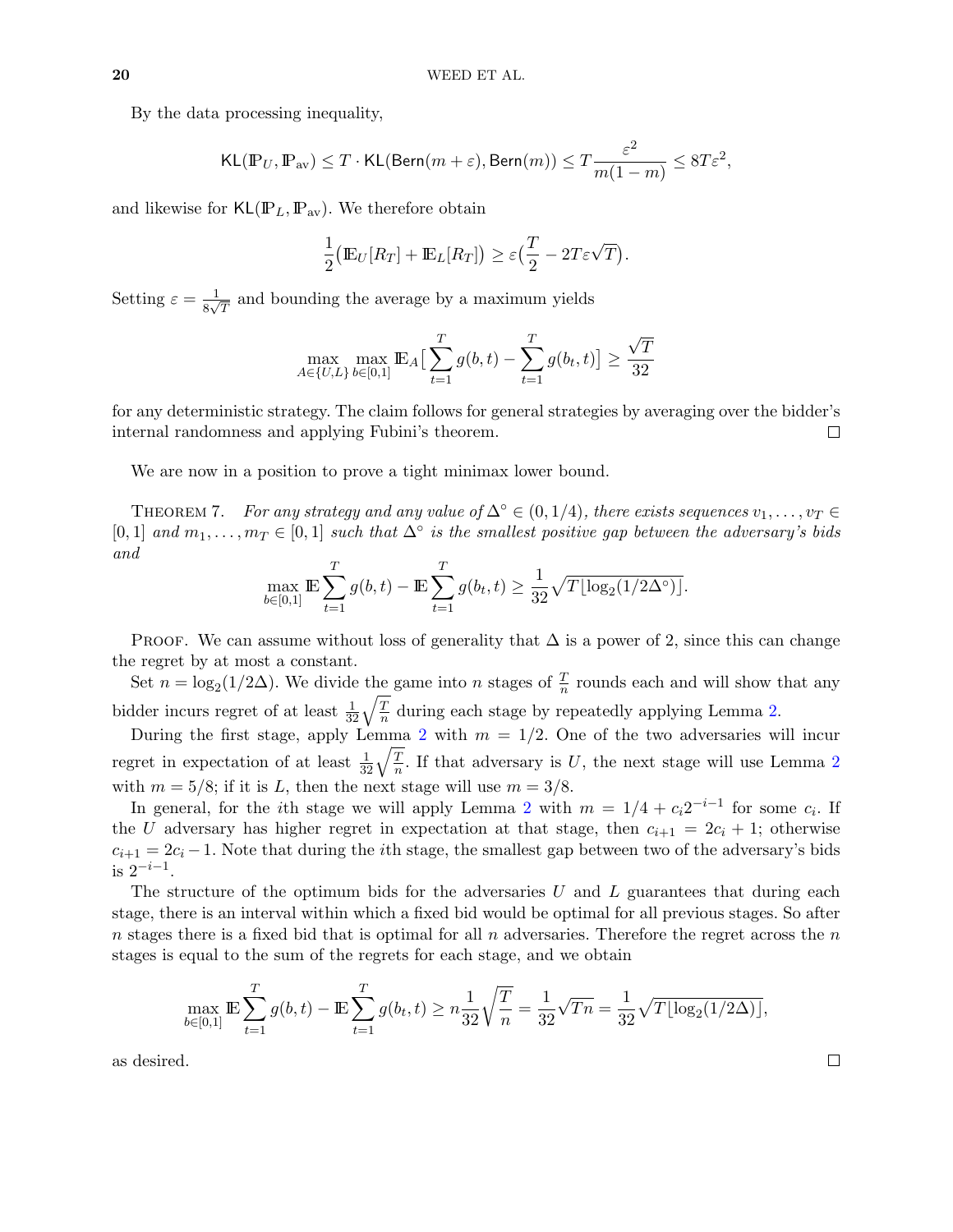# 5. CONCLUSION AND OPEN QUESTIONS

Building on established strategies for the bandit problem, we propose a first set of strategies tailored to online learning in repeated auctions. Depending on the model, stochastic or adversarial, √ we obtain several regret bounds ranging from  $O(\log T)$  to  $O(\sqrt{T})$  and exhibit a reasonable family of models where regret bounds  $\tilde{O}(T^{\beta/2})$  are achievable for all  $\beta \in (0,1)$ .

In both setups, several questions are beyond the scope of this paper and are left open.

- 1. What is the effect of covariates on this problem? In practice, potentially relevant information about the value of the good is available before bidding [\[MM14\]](#page-22-8) and incorporating such covariates can allow for a better model. This question falls into the realm of contextual bandits that has been studied both in the stochastic and the adversarial framework [\[WKP03,](#page-23-6)[KSST08,](#page-22-14)[BCB12,](#page-21-7)[PR13,](#page-23-7)[Sli14\]](#page-23-8).
- 2. In the adversarial case, our benchmark is the best fixed bid in hindsight. While this is rather standard in the online learning literature, recent developments have allowed for more complicated benchmarks, namely sophisticated but fixed strategies [\[HRS13\]](#page-22-15). Such developments are available only for the full information case, however.
- 3. Our results indicate that when facing well behaved bidders, better regret bounds are achievable in the stochastic case. Similar results are of interest in the adversarial case too [\[HK10,](#page-22-13) [RS13,](#page-23-9) [FRS15\]](#page-22-16). Here too, unfortunately, existing results are limited to the full information case.
- 4. The proof of Theorem [6](#page-15-0) involves a union bound which leads to a  $O(\sqrt{T \log(T)} \log(1/\delta))$  regret upper bound. The result is a gap of order  $\sqrt{\log(T)}$  between the upper and lower bound. Is this term really present?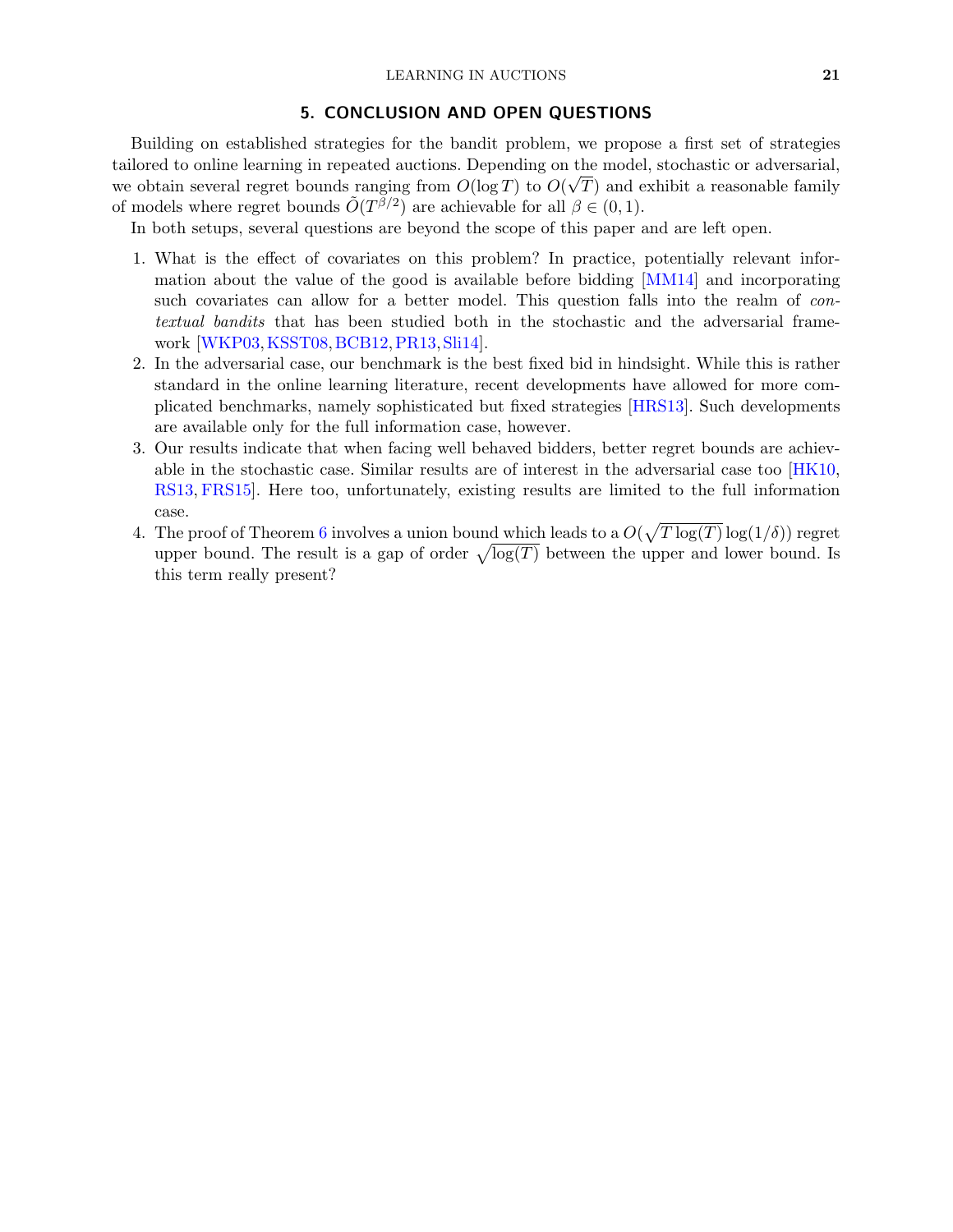# 22 WEED ET AL.

# REFERENCES

- <span id="page-21-12"></span>[ACBF02] Peter Auer, Nicolò Cesa-Bianchi, and Paul Fischer, Finite-time analysis of the multiarmed bandit problem, Mach. Learn. 47 (2002), no. 2-3, 235–256.
- <span id="page-21-14"></span>[ACBFS03] Peter Auer, Nicolò Cesa-Bianchi, Yoav Freund, and Robert E. Schapire, The nonstochastic multiarmed bandit problem, SIAM J. Comput.  $32$  (2002/03), no. 1, 48–77 (electronic). [MR1954855 \(2003k:91031\)](http://www.ams.org/mathscinet-getitem?mr=1954855)
- <span id="page-21-4"></span>[ACD+15] Kareem Amin, Rachel Cummings, Lili Dworkin, Michael Kearns, and Aaron Roth, Online learning and profit maximization from revealed preferences, Proceedings of the Twenty-Ninth AAAI Conference on Artificial Intelligence, January 25-30, 2015, Austin, Texas, USA., 2015, pp. 770–776.
- <span id="page-21-6"></span>[ARS14] Kareem Amin, Afshin Rostamizadeh, and Umar Syed, Repeated contextual auctions with strategic buyers, Advances in Neural Information Processing Systems 27 (Z. Ghahramani, M. Welling, C. Cortes, N.D. Lawrence, and K.Q. Weinberger, eds.), Curran Associates, Inc., 2014, pp. 622–630.
- <span id="page-21-7"></span>[BCB12] Sébastien Bubeck and Nicolò Cesa-Bianchi, Regret analysis of stochastic and nonstochastic multi-armed bandit problems, Foundations and Trends in Machine Learning 5 (2012), no. 1, 1–122.
- <span id="page-21-8"></span>[BKS10] Moshe Babaioff, Robert D. Kleinberg, and Aleksandrs Slivkins, Truthful mechanisms with implicit payment computation, Proceedings of the 11th ACM Conference on Electronic Commerce (New York, NY, USA), EC '10, ACM, 2010, pp. 43–52.
- <span id="page-21-10"></span>[BFP<sup>+</sup>14] Gábor Bartók, Dean P. Foster, Dávid Pál, Alexander Rakhlin, and Csaba Szepesvári, Partial monitoring—classification, regret bounds, and algorithms, Math. Oper. Res. 39 (2014), no. 4, 967–997. [MR3279754](http://www.ams.org/mathscinet-getitem?mr=3279754)
- <span id="page-21-5"></span>[BMM15] Avrim Blum, Yishay Mansour, and Jamie Morgenstern, Learning valuation distributions from partial observation, Proceedings of the Twenty-Ninth AAAI Conference on Artificial Intelligence, January 25-30, 2015, Austin, Texas, USA., 2015, pp. 798–804.
- <span id="page-21-13"></span>[BPR13] Sébastien Bubeck, Vianney Perchet, and Philippe Rigollet, Bounded regret in stochastic multi-armed bandits, COLT 2013 - The 26th Conference on Learning Theory, Princeton, NJ, June 12-14, 2013 (Shai Shalev-Shwartz and Ingo Steinwart, eds.), JMLR W&CP, vol. 30, 2013, pp. 122–134.
- <span id="page-21-9"></span>[BSS09] Moshe Babaioff, Yogeshwer Sharma, and Aleksandrs Slivkins, Characterizing truthful multi-armed bandit mechanisms: Extended abstract, Proceedings of the 10th ACM Conference on Electronic Commerce (New York, NY, USA), EC '09, ACM, 2009, pp. 79–88.
- <span id="page-21-1"></span>[CBGM13] Nicolò Cesa-Bianchi, Claudio Gentile, and Yishay Mansour, Regret minimization for reserve prices in second-price auctions, Proceedings of the Twenty-Fourth Annual ACM-SIAM Symposium on Discrete Algorithms, SODA '13, SIAM, 2013, pp. 1190–1204.
- <span id="page-21-11"></span>[CBL06] Nicolò Cesa-Bianchi and Gábor Lugosi, *Prediction, learning, and games*, Cambridge University Press, Cambridge, 2006. [MR2409394 \(2009g:91006\)](http://www.ams.org/mathscinet-getitem?mr=2409394)
- <span id="page-21-2"></span>[CHN14] Shuchi Chawla, Jason Hartline, and Denis Nekipelov, Mechanism design for data science, Proceedings of the Fifteenth ACM Conference on Economics and Computation (New York, NY, USA), EC '14, ACM, 2014, pp. 711–712.
- <span id="page-21-0"></span>[CM88] Jacques Crémer and Richard P. McLean, Full extraction of the surplus in bayesian and dominant strategy auctions, Econometrica  $56$  (1988), no. 6, pp. 1247–1257 (English).
- <span id="page-21-3"></span>[CR14] Richard Cole and Tim Roughgarden, The sample complexity of revenue maximization, Proceedings of the 46th Annual ACM Symposium on Theory of Computing (New York, NY, USA), STOC '14, ACM, 2014, pp. 243–252.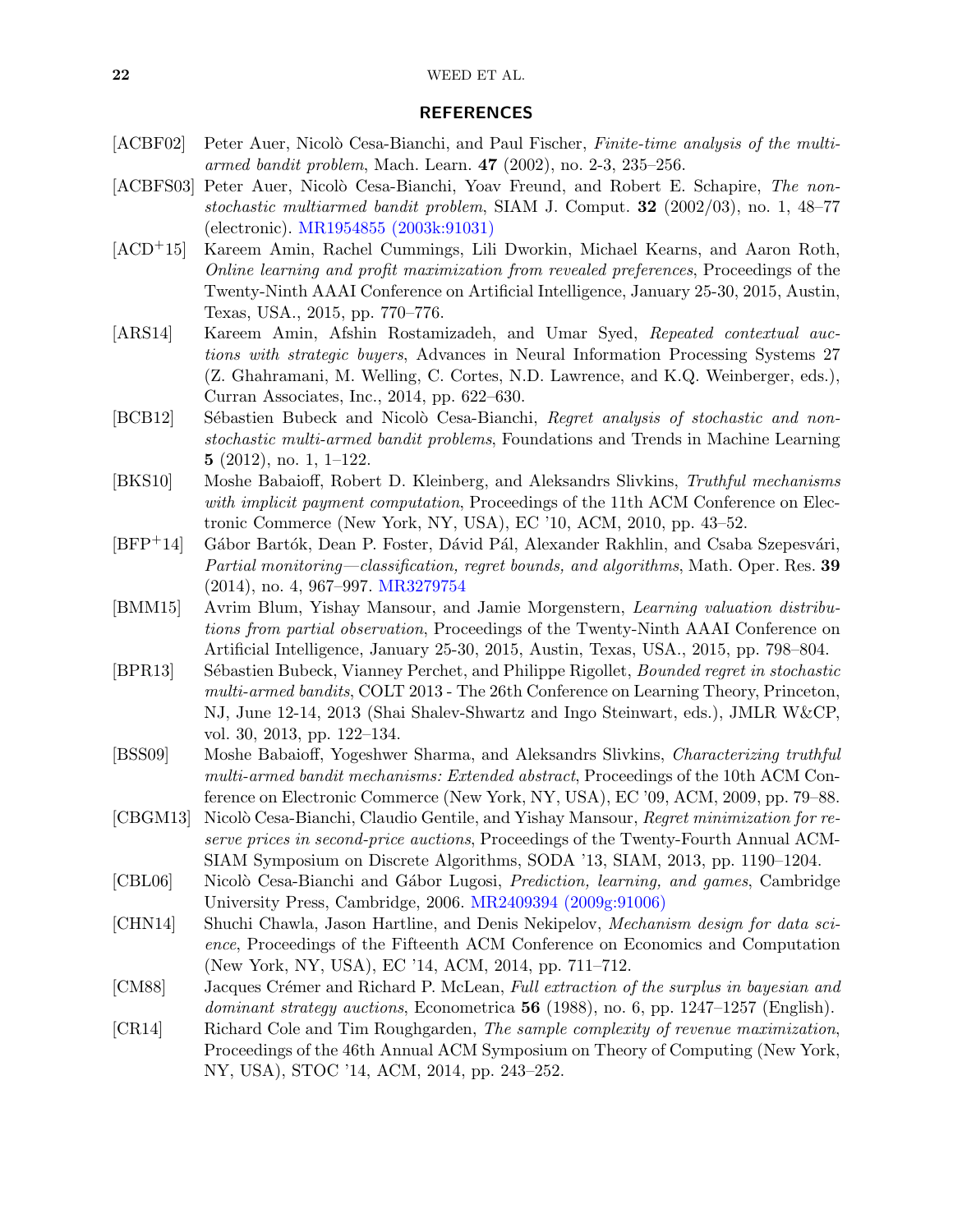<span id="page-22-10"></span>

| [DK09]  | Nikhil R. Devanur and Sham M. Kakade, The price of truthfulness for pay-per-click    |
|---------|--------------------------------------------------------------------------------------|
|         | <i>auctions</i> , Proceedings of the 10th ACM Conference on Electronic Commerce (New |
|         | York, NY, USA), EC '09, ACM, 2009, pp. 99–106.                                       |
| [ADV15] | Deepengus Dhangwatnatai Tim Deushsandan and Oisi Van Devenue maximisation            |

- <span id="page-22-7"></span>[DRY15] Peerapong Dhangwatnotai, Tim Roughgarden, and Qiqi Yan, Revenue maximization with a single sample, Games Econom. Behav. **91** (2015), 318–333. [MR3353730](http://www.ams.org/mathscinet-getitem?mr=3353730)
- <span id="page-22-3"></span>[FHH13] Hu Fu, Jason Hartline, and Darrell Hoy, Prior-independent auctions for risk-averse agents, Proceedings of the Fourteenth ACM Conference on Electronic Commerce (New York, NY, USA), EC '13, ACM, 2013, pp. 471–488.
- <span id="page-22-4"></span>[FHHK14] Hu Fu, Nima Haghpanah, Jason Hartline, and Robert Kleinberg, Optimal auctions for correlated buyers with sampling, Proceedings of the Fifteenth ACM Conference on Economics and Computation (New York, NY, USA), EC '14, ACM, 2014, pp. 23–36.
- <span id="page-22-16"></span>[FRS15] Dylan Foster, Alexander Rakhlin, and Karthik Sridharan, Adaptive online learning, NIPS, 2015.
- <span id="page-22-13"></span>[HK10] Elad Hazan and Satyen Kale, Extracting certainty from uncertainty: regret bounded by variation in costs, Mach. Learn. 80 (2010), no. 2-3, 165-188. [MR3108164](http://www.ams.org/mathscinet-getitem?mr=3108164)
- <span id="page-22-2"></span>[HR09] Jason D. Hartline and Tim Roughgarden, Simple versus optimal mechanisms, SIGecom Exch. 8 (2009), no. 1, 5:1–5:3.
- <span id="page-22-15"></span>[HRS13] Wei Han, Alexander Rakhlin, and Karthik Sridharan, Competing with strategies, COLT 2013 - The 26th Conference on Learning Theory, Princeton, NJ, June 12-14, 2013 (Shai Shalev-Shwartz and Ingo Steinwart, eds.), JMLR W&CP, vol. 30, 2013, pp. 966–992.
- <span id="page-22-6"></span>[KN14] Yash Kanoria and Hamid Nazerzadeh, Dynamic reserve prices for repeated auctions: Learning from bids, Web and Internet Economics (Tie-Yan Liu, Qi Qi, and Yinyu Ye, eds.), Lecture Notes in Computer Science, vol. 8877, Springer International Publishing, 2014, pp. 232–232 (English).
- <span id="page-22-14"></span>[KSST08] Sham M. Kakade, Shai Shalev-Shwartz, and Ambuj Tewari, Efficient bandit algorithms for online multiclass prediction, ICML (William W. Cohen, Andrew McCallum, and Sam T. Roweis, eds.), ACM International Conference Proceeding Series, vol. 307, ACM, 2008, pp. 440–447.
- <span id="page-22-11"></span>[LR85] T. L. Lai and H. Robbins, *Asymptotically efficient adaptive allocation rules*, Advances in Applied Mathematics  $6$  (1985), 4-22.
- <span id="page-22-9"></span>[McA11] R.Preston McAfee, The design of advertising exchanges, Review of Industrial Organization 39 (2011), no. 3, 169–185 (English).
- <span id="page-22-8"></span>[MM14] Mehryar Mohri and Andres Muñoz Medina, Learning theory and algorithms for revenue optimization in second price auctions with reserve, Proceedings of the 31th International Conference on Machine Learning, ICML 2014, Beijing, China, 21-26 June 2014, 2014, pp. 262–270.
- <span id="page-22-12"></span>[MT99] E. Mammen and A. B. Tsybakov, Smooth discrimination analysis, Ann. Statist. 27 (1999), no. 6, 1808–1829. [MR1765618 \(2001i:62074\)](http://www.ams.org/mathscinet-getitem?mr=MR1765618)
- <span id="page-22-0"></span>[Mut09] S. Muthukrishnan, Ad exchanges: Research issues, Internet and Network Economics (Stefano Leonardi, ed.), Lecture Notes in Computer Science, vol. 5929, Springer Berlin Heidelberg, 2009, pp. 1–12 (English).
- <span id="page-22-1"></span>[Mye81] Roger B. Myerson, Optimal auction design, Math. Oper. Res. 6 (1981), no. 1, 58–73. [MR618964 \(82m:90191\)](http://www.ams.org/mathscinet-getitem?mr=618964)
- <span id="page-22-5"></span>[OS11] Michael Ostrovsky and Michael Schwarz, Reserve prices in internet advertising auctions: A field experiment, Proceedings of the 12th ACM Conference on Electronic Commerce (New York, NY, USA), EC '11, ACM, 2011, pp. 59–60.